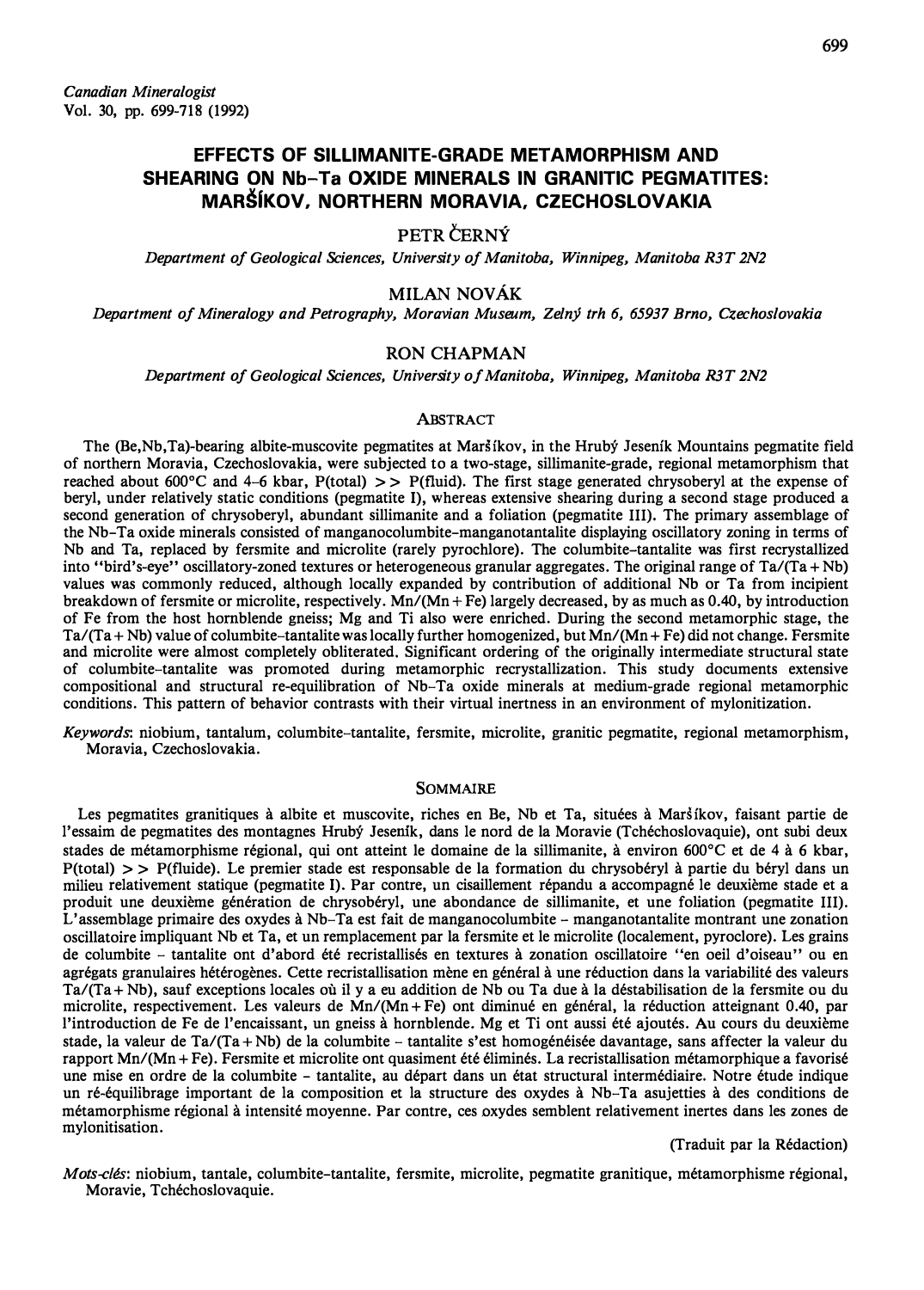### **INTRODUCTION**

Fertile granites, along with their aureole of rare-element pegmatite bodies, are commonly emplaced in the waning stages of orogenic processes, after the culmination of regional metamorphism and deformation or after their cessation (Ginzbourg et al. 1979, Cerný 1982, 1990). Deformation, recrystallization, mylonitization or metamorphism affecting rare-element pegmatites are usually superimposed, and unrelated to the event that generated the fertile magmas. Regional response to an adjacent younger orogenic event (Anderson 1984) and remobilization along host faults and shears (Eby 1986) are occasionally encountered, whereas extensive deformation during consolidation of the pegmatite is relatively rare (Nemec 1989).

So far, the study of effects of deformation has been restricted to rock-forming silicates, on a regional scale (Rossovskiy 1974, Rossovskiy & Bovin 1971, Rossovskiy et al. 1976, Simpson 1977, Rossovskiy & Konovalenko 1979) or within the internal structure of a pegmatite body (Grip 1940, Wilson 1980, Eby 1986, Němec 1989). The effects of metamorphism sensu stricto were examined only sporadically, as pegmatites commonly behave as competent units that resist pervasive textural or compositional reworking. The few cases investigated in detail concern albite-spodumene pegmatites that show extensive recrystallization but minimal adjustments of mineral assemblages (Luster 1977, Chackowsky 1987, Göd 1989).

The only study focused on metamorphism of accessory minerals that contain rare elements was that of Franz & Morteani (1984), who examined the generation of chrysoberyl and sillimanite at the expense of beryl and muscovite in pegmatites of the Marsikov area in the northern Moravia, Czechoslovakia. An essentially metamorphic assemblage of exotic Be-bearing minerals from Enderby Land, Antarctica, was generated during roughly coeval emplacement of pegmatite and granulite-facies metamorphism (Grew 1981).

In the present study, we examine effects of static and dynamic metamorphism on the accessory Nb-Ta oxide minerals at Mar�ikov. This is, to the best of our knowledge, the first detailed study of this kind, prompted by the results obtained by Cerny et al. (1986), Lahti (1987) and Voloshin & Pakhomovskyi (1988), which indicate considerable reactivity of Nb-Ta oxide minerals even in static medium- to low-temperature environments. The only observations of recrystallization, chemical equilibration and advanced structural ordering under the influence of deformation were made on ferrotapiolite-ferrotantalite intergrowths from Hercynian, Alpine-overprinted pegmatites (Cerny et al. 1989). As shown below, our expectation of extensive mobilization and re-equilibration of Nb-Ta oxide minerals at conditions of mediumgrade metamorphism, spurred by metamorphic zoning of garnet (Novák 1988), was fully justified.

### GENERAL CHARACTERISTICS OF THE **JESENIKY PEGMATITE POPULATION**

The pegmatites are located in the Sumperk-Marstkov pegmatite district, in the southern part of the Hruby Jeseník Mountains pegmatite field of northern Moravia, Czechoslovakia (Fig. 1). Pegmatites of this field were studied by numerous authors since 1824 (Hruschka 1824), as summarized by Novák (1988) and Novák & Rejl (in prep.). These last authors propose the following scheme of classification for the Jeseniky pegmatites: (1) primitive biotite- to muscovite-bearing pegmatites with garnet having  $Fe > Mn$ , (2) muscovite pegmatites with K-feldspar, garnet with  $Fe \cong Mn$  and accessory minerals of Be, Nb-Ta, Zn and B, and (3) muscovite pegmatites without K-feldspar, carrying garnet with Fe < Mn and accessory minerals of Be, Nb-Ta and Zn. Beryl, chrysoberyl, gahnite and columbite-tantalite are typical for types (2) and (3), with rare schorl in the former. Zircon, apatite, triplite, magnetite, bismuth, arsenopyrite and pyrite are observed locally.

Pegmatite dikes and irregular bodies reach 1 to 10 m in width, and are discordant to concordant to the host metapelites (mica schists, two-mica and biotite gneisses), amphibolites and, rarely, granodiorites. The host metamorphic suite, Devonian or Proterozoic in age, was subjected to extensive medium-pressure Barrovian metamorphism (Soucek 1978, René 1983: 5-7 kbar, 540-650°C); the pegmatites are found mainly in the staurolite and sillimanite zones.

Except for the biotite-bearing pegmatites hosted by granodiorites, almost all bodies display a metamorphic fabric, expressed locally by distinct foliation and metamorphic mineralogy: chrysoberyl, sillimanite and, exceptionally, andalusite (Franz & Morteani 1984, Novák 1988).

Internal structure, mineralogy and geochemistry of the Jeseniky pegmatites correspond to the beryl-columbite subtype of rare-element pegmatites (e.g., Cerný 1991), ranging from  $Kfs + Ms$  (in part albitized) bodies to  $Ab + Ms$  pegmatites in bulk composition. However, the Barrovian metamorphic facies-series of the host rocks suggests that the muscovite-rich Jeseniky pegmatites should be classified as transitional between the rare-element and muscovite classes [characterized by Shmakin (1976), for example].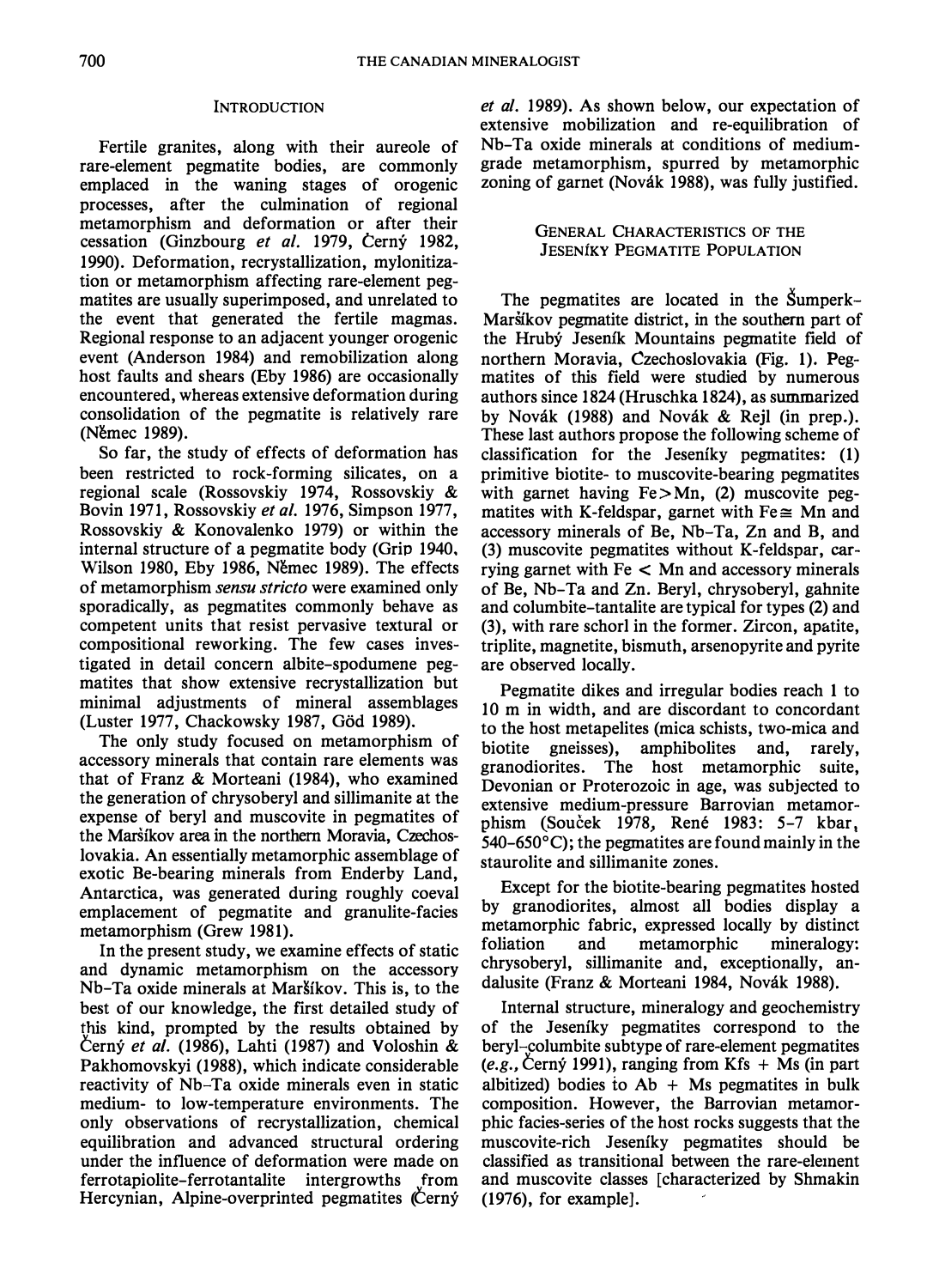

FIG. 1. Location and schematic geology of the Hrubý Jeseník Mountains pegmatite field in northern Moravia, Czechoslovakia.

# SPECIFIC fEATURES OF THE PEGMATITES EXAMINED

The best known and most thoroughly examined pegmatites of the Hruby Jesenik Mountains field crop out on the hill Schinderhiibel, some 600 m northeast of the village of Maršíkov (ca. 10 km northeast of Šumperk). Our study of Nb-Ta oxide minerals was aimed at two of these pegmatites, Maršíkov I and III.

# Marsíkov I

This zoned dike is hosted by hornblende gneiss. A medium-grained wall zone is composed of albite-oligoclase, quartz, muscovite, minor biotite, and garnet. It grades into an intermediate zone of

coarse-grained albite, quartz and muscovite; garnet is common, subhedral columnar beryl and small platy crystals of chrysoberyl are scarce, as are Nb-Ta oxide minerals, gahnite and rare zircon (Dostal 1964). K-feldspar also is very rare, in grains up to 2 em in size. Thin layers of saccharoidal albite with garnet and muscovite are observed locally in the intermediate zone. The quartz core contains minor muscovite and albite, and some crystals of beryl. Bavenite, epidote, hematite and chlorite are found in fine fissures.

### Marsikov III

This is the classic locality of sillimanite-bearing pegmatite that yielded the first European occurrence of chrysoberyl (Hruschka 1824). The host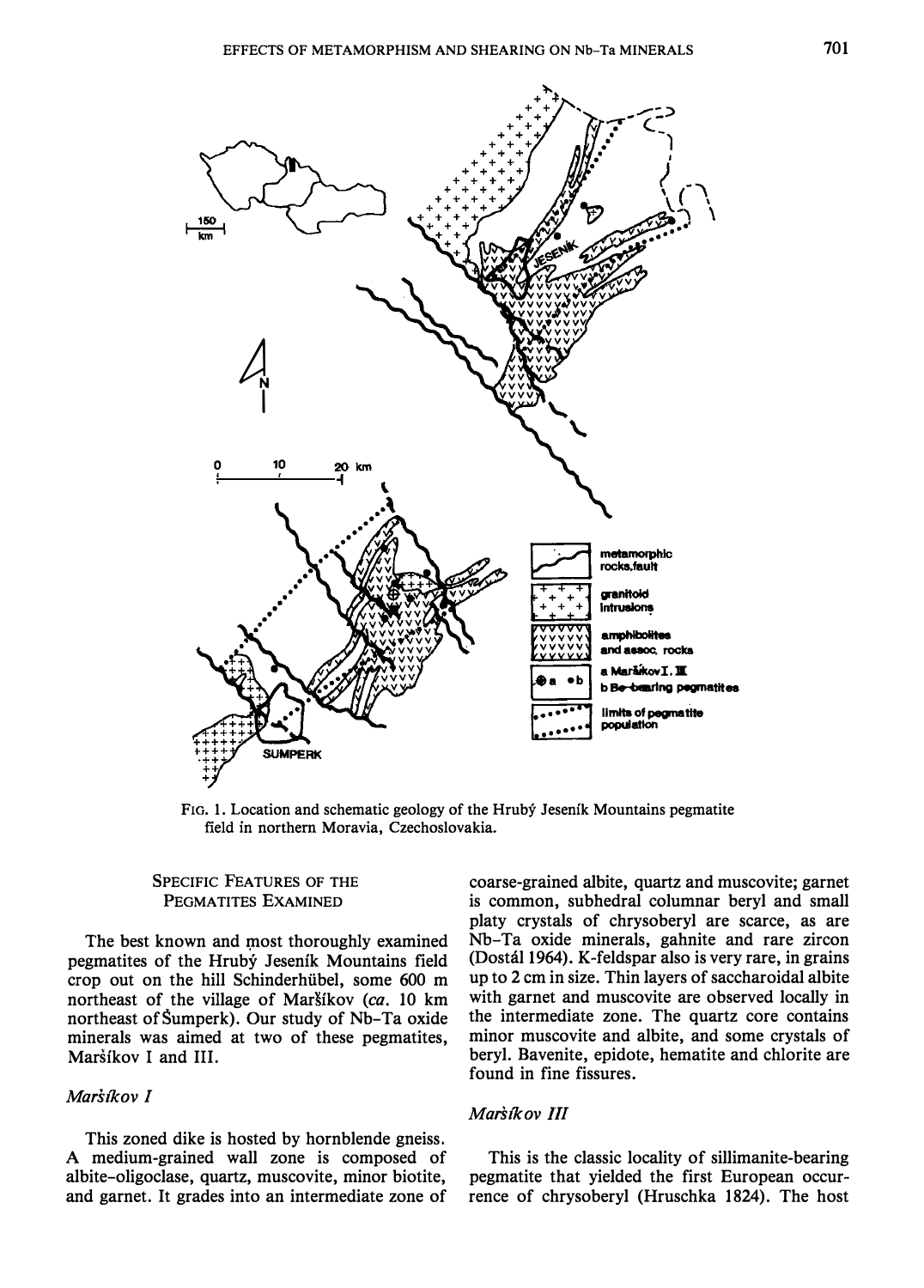702 THE CANADIAN MINERALOGIST

rock is a garnet-bearing biotite-hornblende gneiss, with biotite more abundant than hornblende along the contact with the pegmatite. The pegmatite was thoroughly metamorphosed; its lineation and foliation are concordant with those of the surrounding gneiss (Dostal 1966). The pegmatite attains 1 m in width and shows concentric zoning. The wall zone is aplitic, consisting of albiteoligoclase and quartz, subordinate muscovite and garnet, and rare biotite. A medium- to coarsegrained aggregate of albite  $+$  quartz  $+$  muscovite forms an intermediate zone as much as 20 em in width; it carries most of the accessory minerals found in this dike (garnet, second-generation chrysoberyl, gahnite, Nb-Ta oxide minerals, zircon, bismuth). Lineated fibrous sillimanite is abundant here, generated at the expense of muscovite and probably also albite. The central quartz core attains 50 em in width and contains platy muscovite, fibrous sillimanite, granular albite along its margins, relics of beryl replaced by first-generation chrysoberyl, garnet, gahnite and Nb-Ta oxide minerals. However, the proportion of accessory minerals is much lower than in the intermediate zone. Irregular layers or schlieren of saccharoidal albite with abundant garnet and subordinate muscovite, conformable to the overall fabric of the pegmatite, are found locally along the contacts of the intermediate zone and core (Dostal 1966). Bavenite, chlorite and epidote are rarely observed in fissures or in cleavage planes of muscovite flakes.

Mineral assemblages constituting both pegmatite dikes are shown in Figure 2, subdivided according to mode of formation.

### Geochemical features

A few representative samples of muscovite were analyzed by atomic absorption spectrometry from the two pegmatites, and a single K-feldspar sample from dike III. Three muscovite samples from pegmatite I show average K/Rb and K/Cs ratios of 19.5 and 543, respectively, a Li content of 3830 ppm, and surprisingly low concentrations of Ba and Sr (in low tens of ppm to below detection limits of 5 ppm each). The respective averages for four muscovite samples from dike III are 19.4, 641, 3800 ppm, and Ba and Sr as low as in K-feldspar. The K-feldspar from dike III has a K/Rb of 64.2, K/Cs of 2980, 5 ppm Li, 36 ppm Ba, and 8 ppm Sr. Parts of the primary core of garnet crystals from both pegmatites show overlapping compositions in the Alm<sub>18.9</sub>Sps<sub>78.6</sub> to Alm<sub>33.8</sub>Sps<sub>63.2</sub> range, with minor Prp (0.8-4.1) and Grs (0-1.4) (Novák 1988, unpubl. data). These data, although sparse, suggest that the overall levels of fractionation are similar in both bodies.



FIG. 2. Mineral associations constituting three stages of evolution of the Maršíkov I and III pegmatites. PEG: magmatic and postmagmatic crystallization of the pegmatites, PM: products of prograde metamorphism, RM: minerals generated by retrograde processes. Pegmatite I also contains rare apatite, magnetite, bismuth and bismuthinite; dike III also carries rare K-feldspar, pyrite and goethite.

### Metamorphism of the pegmatites

Both of the dikes were subjected to various degrees of metamorphic reworking. Two metamorphic events can be distinguished: a prograde process followed by retrograde effects. The prograde metamorphism generated distinct foliation and lineation parallel to those of the enclosing rocks (Dostal 1966), and led to the formation of chrysoberyl and sillimanite (Franz & Morteani 1984). Our study suggests a two-fold division of the prograde event according to different intensities of shearing stress. The first stage (I) produced thick tabular pale green chrysoberyl I (Fig. 3A) at the expense of beryl, approximately,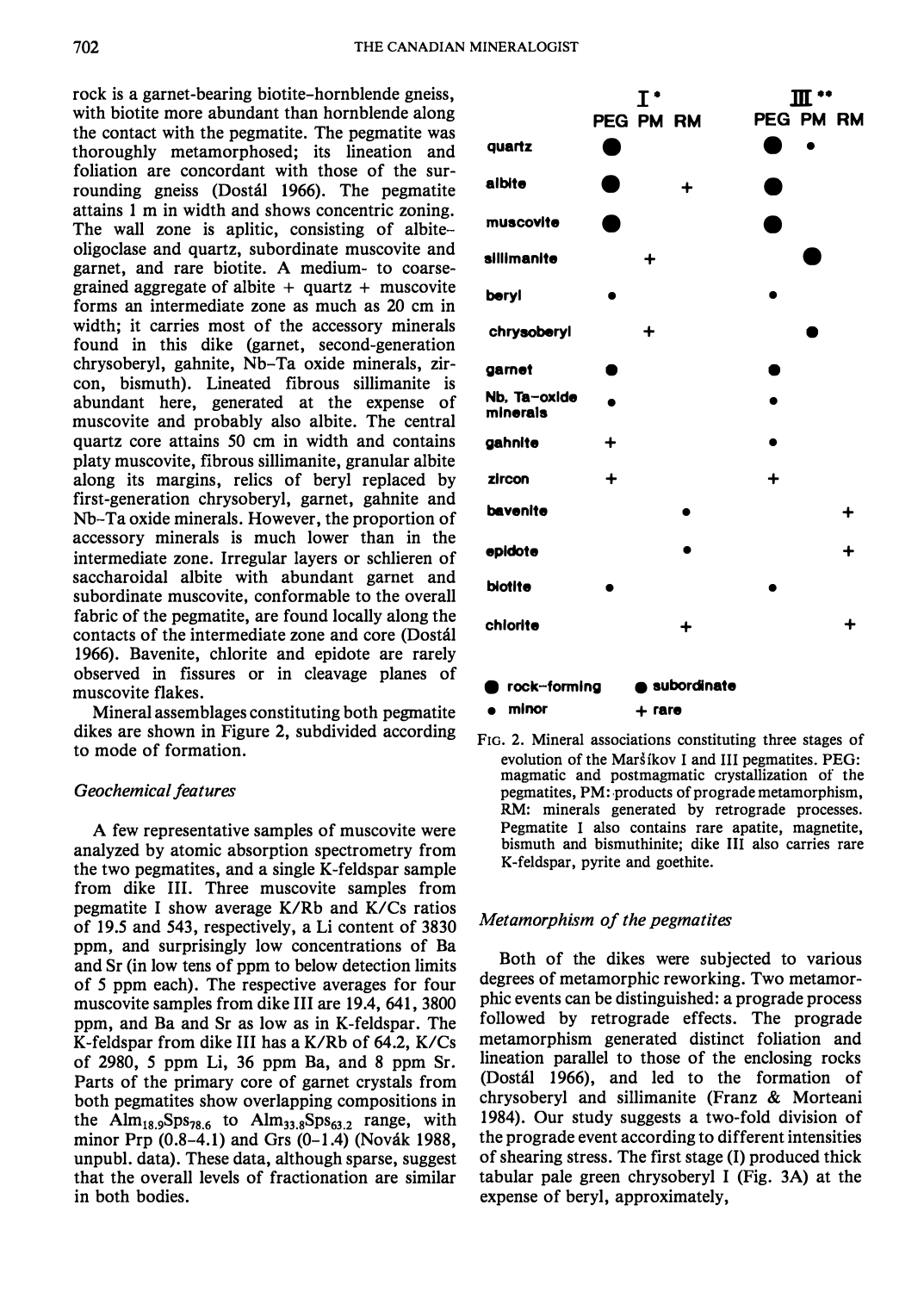

FIG. 3. Tabular chrysoberyl I (c) + quartz (q) replace beryl (b; clouded, with mica inclusions). Maršíkov I, thin section, plane-polarized light. B. Thin platy chrysoberyl II (c) associated with quartz (q), subhedral garnet (g) and fibrous aggregates of sillimanite (s). Marsikov III, thin section, plane-polarized light. The scale bars are 0.5 mm long.

$$
beryl \rightarrow chrysoberyl + 3 Qtz + 2BeO. (1)
$$

Stress was probably minor, as this generation of chrysoberyl shows minimal, if any, preferred orientation. In contrast, stress and shearing were very pronounced in the second stage (II), which generated abundant lineated fibrous sillimanite at the expense of muscovite and probably also albite:

$$
2 \text{ Ms} \rightarrow 3 \text{ Sil} + 3 \text{ Qtz} + \text{K}_2\text{O} + 2\text{H}_2\text{O} \qquad (2)
$$

 $2 \text{ Ab} \rightarrow \text{Sil} + 5 \text{ Otz} + \text{Na}_2\text{O}$  (3)

Chrysoberyl I recrystallized during this substage into thin plates of yellow-green chrysoberyl II, typically associated with sillimanite and oriented parallel to its foliation (Fig. 3B). Recrystallization of other minerals also was enhanced by this event, as shown later on the example of Nb-Ta oxide minerals.

Garnet developed a Fe-rich outer zone during the first stage. Its crystallization could have been extended into the second stage, but the compositional range of this outer zone is about the same in garnet from both sheared and unsheared assemblages. The composition ranges from  $\text{Alm}_{29.1}$ Sps<sub>67.0</sub> to  $\text{Alm}_{41.0}$ Sps<sub>57.0</sub>, with minor Prp (0.1-4.6) and Grs (0-2.8) (Novak 1988, unpubl. data).

Experimental data summarized in Figure 4 permit an estimate of metamorphic conditions of the above reactions, earmarked by loss of alkalis and dehydration: the temperature of equilibration is inferred to have been between 570 and 630°C, at a P(total) of about 2.5-4 kbar. The reaction first proceeded in a fluid-poor static environment (P

total  $>> P$  fluid), and was extensively promoted by stress and shearing during the second stage (P total  $\cong$  P stress). At  $a(H_2O)$  close to 0, reaction  $(1)$  would probably be shifted to a higher pressure of about 5 kbar (Barton 1986). In such a case, the P-T conditions of crystallization of the chrysoberyl + sillimanite assemblage would correspond to those derived for the host region by René (1983).



FIG. 4. Probable conditions of metamorphism of the Marsikov pegmatites I and III (subvertical ruling) Stability fields of  $Al_2SiO_5$  polymorphs after Robie & Hemingway (1984); (1) Ms + Qtz  $\Rightarrow$  Kfs + Al<sub>2</sub>SiO<sub>5</sub> + H<sub>2</sub>O at  $a(H_2O) = 0.5$ , after Chatterjee & Johannes (1974); (2) beryl + 2Al<sub>2</sub>SiO<sub>5</sub>  $\Rightarrow$  3 chrysoberyl + 8 Qtz at  $a(H_2O) = 0$  (2a) and 0.5 (2b), after Barton (1986).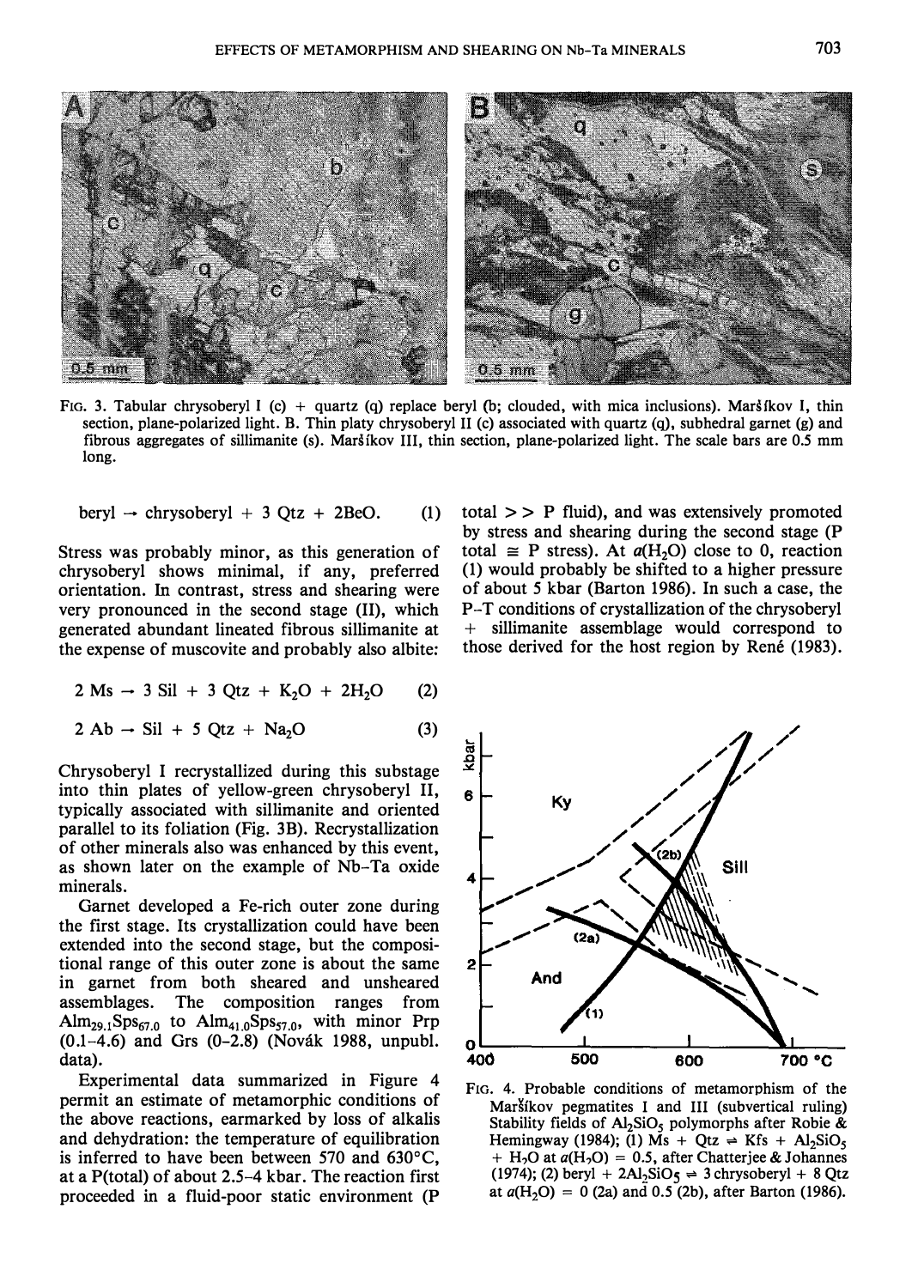Prominent foliation and lineation in some pegmatites, their virtual absence in other dikes, and a very limited regional extent of thorough metamorphic reworking strongly suggest the presence of localized shear-zones.

Retrogression of the above assemblages is not widespread. The mineral assemblage generated by this event can be likened to Ginzbourg's (1960) "alpine vein" stage of pegmatite evolution, marked by hydrous Fe3+ -bearing phases indicative of increased  $f(0<sub>2</sub>)$ : epidote, bavenite, chlorite and, locally, hematite.

Although both bodies were subjected to both prograde and retrograde metamorphism, the extent of each differs. In dike I, prograde metamorphism is moderate, mainly because of low intensity of shearing: foliation and lineation are minimal, chrysoberyl and sillimanite are rather uncommon, and recrystallization of premetamorphic phases is very restricted because of a low input of energy and limited flow of fluid. In contrast, the retrograde event is prominent; epidote and bavenite are relatively widespread. In dike III, evidence of prograde metamorphism is very extensive, particularly for the second stage. Foliation and lineation are extensive, chrysoberyl and sillimanite are abundant, and recrystallization of magmatic assemblages is very thorough. The retrograde assemblage, however, is very restricted.

# OXIDE MINERALS OF Nb AND Ta

It is evident from the preceding description of the pegmatites examined that Nb-Ta oxide minerals can be expected to exhibit more pronounced effects of metamorphism in dike III than in dike I. The following text and illustrations confirm this expectation.

# General characteristics of the mineral assemblages

In dike I, Nb-Ta oxide minerals are relatively common in the intermediate albite  $+$  quartz  $+$ muscovite zone, but they were not encountered in any other unit. In hand specimens, black to brownish black tabular crystals, up to 20 mm in size, show neither preferred orientation nor effects of deformation. Microscopic and electronmicroprobe examination shows the presence of columbite-tantalite as a dominant phase, largely in primary zoned crystals, with only minor recrystallization. Subordinate phases include fersmite, microlite and, only rarely, pyrochlore.

In dike Ill, the Nb-Ta oxide minerals are also concentrated in the intermediate  $Ab + Otz + Ms$ unit, but some are encountered in the quartz core. The wall zone and saccharoidal albite units are devoid of them. Thin platy, black, and generally subhedral crystals 2-5 mm in size are common, rarely reaching  $1 \times 8$  mm. The orientation of the platy crystals largely conforms to the foliation of the silicate matrix. The crystals are locally deformed, enclosed in quartz or albite, and rarely in sillimanite; they are commonly associated with chrysoberyl II and gahnite, rarely with zircon or native bismuth. Microscopic and electronmicroprobe study indicates the presence of columbite-tantalite, with extremely rare microscopic relics of fersmite and microlite. Slight deformation of primary zoned columbite-tantalite is observed only locally, but extensive recrystallization is widespread. The aggregates of secondary columbite-tantalite obliterate most of the textural and compositional features of the primary crystals.

Figure 5 illustrates typical textural features of the primary assemblage, and some compositional characteristics as well. Oscillatory growth-zoning is a typical, widespread feature of primary columbitetantalite (Figs. 5A, B). Fersmite forms fibrous to platy aggregates aligned parallel to the pinacoidal planes of the surrounding columbite-tantalite; it has never been observed outside this host phase (Figs. 5A, B). The relationship suggests an epitactic intergrowth between the isostructural host and guest phases. However, it is uncertain whether the intergrowth originated by simultaneous crystallization, filling of primary intracrystal cavities by fersmite, or replacement of the columbite-tantalite host, largely along structurally controlled fractures. The last of these three possibilities seems most probable, considering the pattern of fersmite aggregates, their association with nearhomogeneous cross-cutting blocks of columbitetantalite with intermediate electron density, and small-scale textural details (Figs. 5A, B, D, respectively). In contrast to fersmite, microlite tends to fill microscopic vugs and cross-cutting fissures (Figs. 5B, C), but it also exhibits replacement relationships. It corrodes both columbite-tantalite and fersmite (Figs. 5C, D) and also is seen to "follow" fersmite within its aggregates, behind their outer parts that shield microlite from direct contact with the host (Fig. 5A). Oscillatory zoning is characteristic of metasomatic as well as cavity-grown microlite (Figs. 5C, D).

Figure 6 portrays characteristic textural patterns of secondary, recrystallized columbite-tantalite and some aspects of its chemistry. Recrystallization proceeds locally in two stages: a patchy, concentrically zoned "bird's-eye" pattern replaces specific zones of primary oscillatory phases, and may precede homogenization affecting larger volumes of primary material (Fig. 6A). In many cases, however, the patchy stage is not developed, and massive homogenization may leave only a few relics of the primary zoned mineral intact (Fig. 6B). In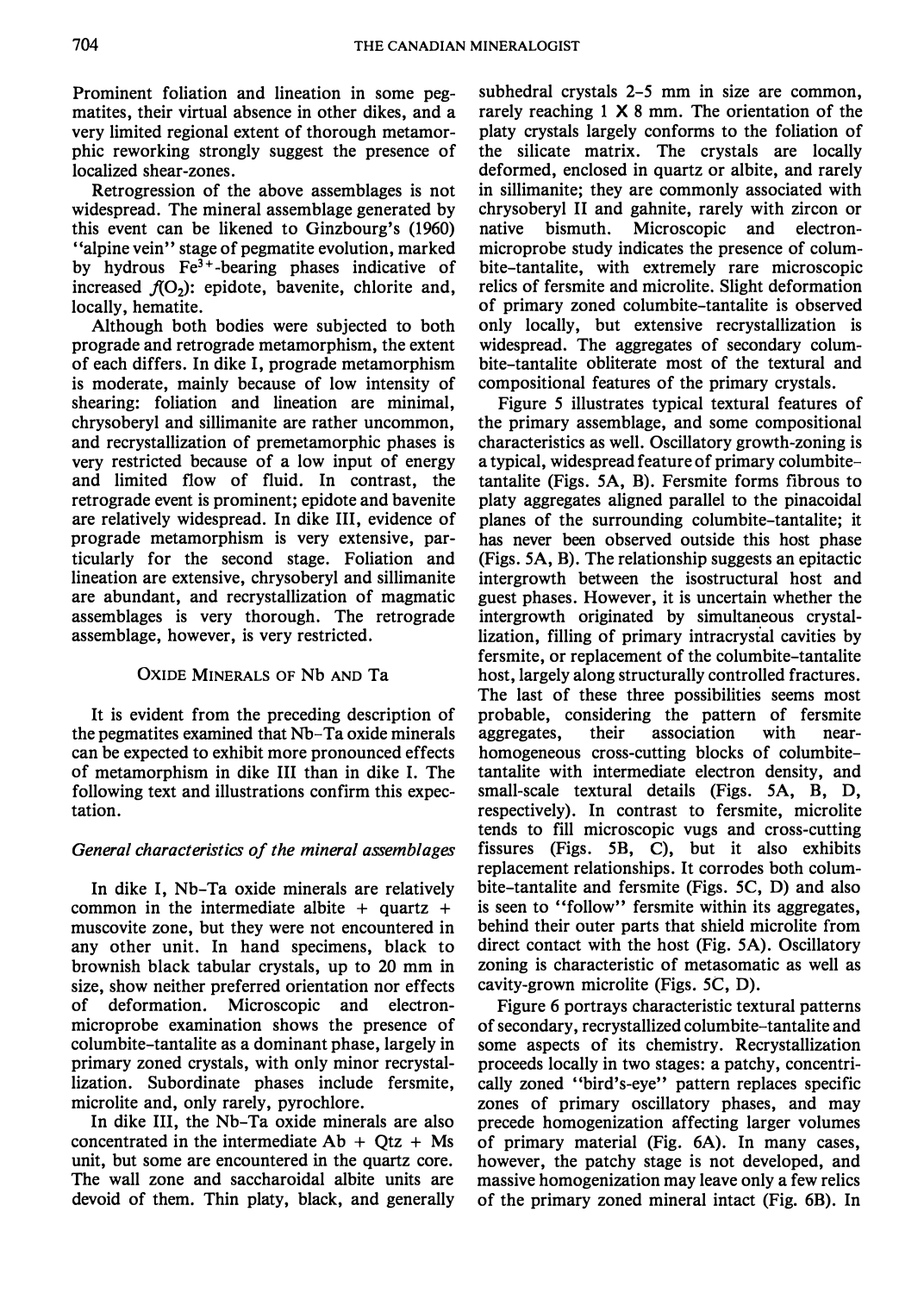

\ FIG. 5. Textural relationships of Nb-Ta oxide minerals in the MarSikov pegmatite I, in BSE images that reflect the  $Ta/(Ta + Nb)$  ratio. A. Oscillatory zoning of primary euhedral columbite-tantalite, cross-cut by streaks of fersmite (f) with anhedral to subhedral microlite (m); sample MM-120, cf. Fig. llA for chemistry. B. Oscillatory zoning in primary columbite-tantalite cross-cut by fersmite (f) associated with parallel slabs of homogeneous columbite (c), and by zoned fracture-filling microlite (m); sample MMM-11, cj. Fig. llB. C. Nearly homogeneous columbite-tantalite veined and replaced by fersmite (f), both corroded and replaced by subhedral microlite (m) with oscillatory zoning; sample MM-27, cf. Fig. 11C for chemistry. D. Secondary columbite-tantalite (c) with laths of fersmite (lamellar, f) corroded and replaced by oscillatory-zoned microlite (m); sample MM-9, cf. Fig. llD for chemistry. Circular spots in C and D are burn marks in the carbon coating. All scale bars are 200  $\mu$ m long.

complex aggregates of subparallel zoned crystals, recrystallization commonly produces a heterogeneous patchwork of highly variable electron density, with low-density phases apparently the last to crystallize (Fig. 6C). These last products of recrystallization are locally associated with fracture-filling veinlets of quartz, albite or sericitic mica that criss-cross the less affected or primary phases (Fig. 6D).

### Chemical composition

Electron-microprobe analyses were carried out in the wavelength-dispersion mode on a Cameca

Camebax SXSO instrument, with beam diameter of 1-2  $\mu$ m and an accelerating potential of 15 kV. For all minerals except microlite, a sample current of 20 nA measured on Faraday cup and a counting time of 20 s were used for Fe, Mn, Sn, Ti, Nb, and Ta. For Mg, Ca, Sb, As, Bi, Sc, Zr, and U, 40 nA and 50 s were used. The following standards were used: manganotantalite (TaM $\alpha$ ), FeNb<sub>2</sub>O<sub>6</sub> (FeK $\alpha$ ), MnNb<sub>2</sub>O<sub>6</sub> (NbL $\alpha$ , MnK $\alpha$ ), SnO<sub>2</sub> (SnL $\alpha$ ), rutile (TiK $\alpha$ ), ZrO<sub>2</sub> (ZrL $\alpha$ ), NaScSi<sub>2</sub>O<sub>6</sub> (ScK $\alpha$ ), MgNb<sub>2</sub>O<sub>6</sub>  $(MgK\alpha)$ , BiTaO<sub>4</sub> (BiM $\alpha$ ), mimetite (AsL $\alpha$ ), CaNb<sub>2</sub>O<sub>6</sub> (CaK $\alpha$ ), stibiotantalite (SbL $\alpha$ ) and UO<sub>2</sub> (UM $\alpha$ ). For microlite, a sample current of 20 nA and a counting time of 20 s were used for Na, Ca,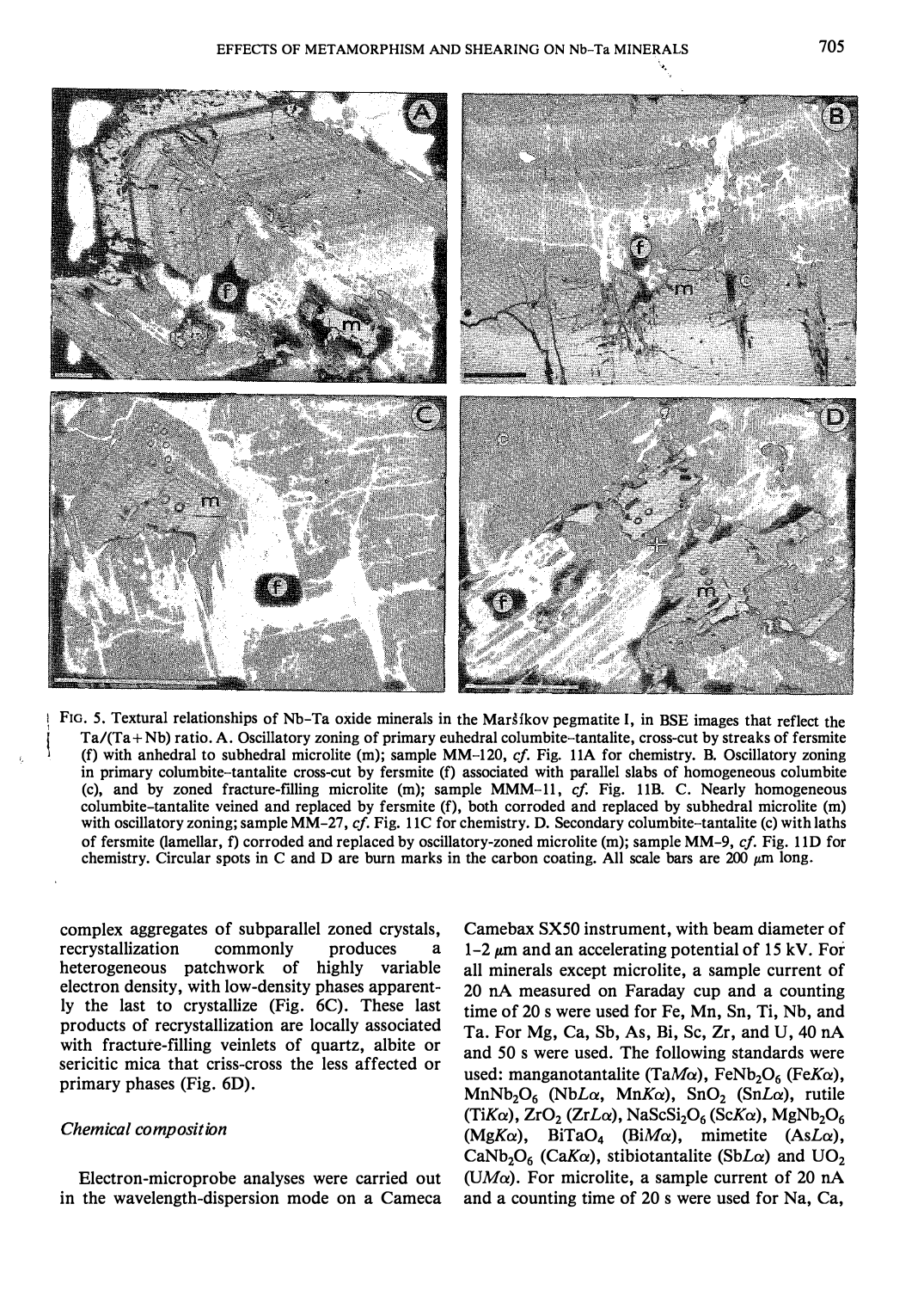

Fro. 6. Textural relationships of Nb-Ta oxide minerals in the Marsikov pegmatite III, in BSE images that reflect the  $Ta/(Ta + Nb)$  ratio. A. Oscillatory zoning of primary columbite-tantalite disturbed by early "bird's-eye" recrystallization (be), with its own oscillatory zoning, and both cross-cut by a nearly homogeneous product of late recrystallization (h); sample MM-8, cf. Fig. 12A for constant  $Mn/(Mn+Fe)$ . B. Oscillatory zoning of primary columbite (c), largely obliterated by early heterogeneous recrystallization (r) and late homogenization (h); sample MM-48, cf. Fig. 12B for decrease in Mn/(Mn + Fe) during recrystallization. C. Oscillatory zoning in subhedral subparallel laths of primary columbite-tantalite, extensively recrystallized into Fe-enriched secondary columbitetantalite with highly variable Ta/(Ta + Nb) (n: Nb-rich, t: Ta-rich); sample MM-28, cf. Fig. 12C for chemistry. D. Secondary, recrystallized columbite matrix cut by a veinlet of sericite and albite (s), which is rimmed by a third generation, Ta-poor, Fe-enriched columbite replacing the host columbite; sample MM-31, cf. Fig. 12D for compositional relationships. All scale bars are 200  $\mu$ m long.

Nb, Ta, and F. For K, Cs, Sr, Ba, Fe, Mn, Pb, Sb, Bi, Sn, Ti, and U, 40 nA and 50 s were used. In addition to, or instead of the above standards, microlite was analyzed using manganotantalite  $(MnK\alpha)$ , YAG (YL $\alpha$ ), Ba<sub>2</sub>NaNb<sub>5</sub>O<sub>15</sub> (BaL $\alpha$ ),  $SrBaNb<sub>4</sub>O<sub>10</sub>$  (SrL $\alpha$ ), pollucite (CsL $\alpha$ ), orthoclase  $(KK_{\alpha})$  and mimetite (PbM $\alpha$ ). Data were reduced using the PAP routine of Pouchou  $&$  Pichoir (1985).

Figure 7 shows a summary of compositional data on columbite-tantalite from the pegmatites examined. Primary compositions of zoned crystals range from marginal Mn-rich ferrocolumbite through manganocolumbite to niobian man-

ganotantalite, with extensive overlap of compositions from both localities. The broad trend is marked by enrichment in Mn and Ta. In contrast to the primary crystals, products of recrystallization display extensive compositional variations in both Fe-Mn and Nb-Ta. Prominent enrichment in Fe is evident relative to the primary trends, and a few of the Fe-rich compositions also are enriched in Ta, reaching the composition of Mn,Nb-rich ferrotantalite. Table 1 presents examples of typical compositions of the columbite-tantalite minerals of different genetic affiliations.

Besides the main components of the primary zoned crystals illustrated in the columbite quad-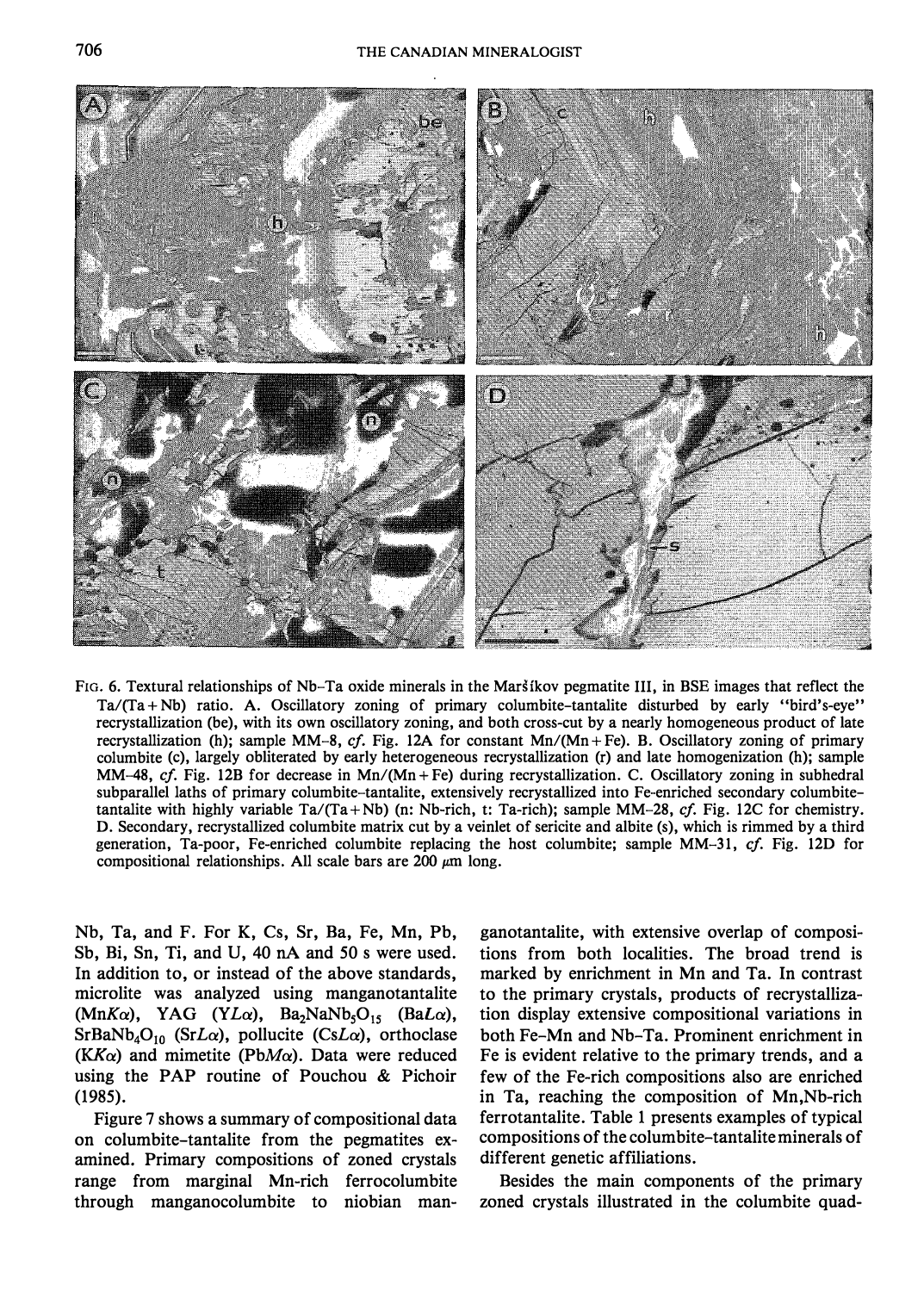

FIG. 7. Summary of compositions of the primary (dots) and recrystallization-related (crosses) columbite-tantalite, and of fersmite (f) and microlite (m) in the Marst kov pegmatites I (A), and III (B), in terms of the columbite quadrilateral (atomic ratios). The  $Ta/(Ta + Nb)$  ratios of fersmite (short dashes) and microlite (long dashes) are marked on the Mn-sideline for convenience, with no reference to their  $Mn/(Mn + Fe)$ .

|                                      | Columbite-tantalite |        |           |            |         | Fersmite       |        |
|--------------------------------------|---------------------|--------|-----------|------------|---------|----------------|--------|
|                                      | $G3 - 77$           | G2-P28 | $G1 - P6$ | $G2 - P18$ | $G2-P8$ | G1-P11         | G1-P10 |
| Nb <sub>2</sub> O <sub>5</sub> wt. % | 36.90               | 23.95  | 46.26     | 28.55      | 28.26   | 66.69          | 34.05  |
| $Ta_2^-0_5^-$                        | 45.26               | 58.93  | 34.04     | 53.54      | 52.75   | 15.97          | 48.43  |
| Ti02                                 | 0.07                | 0.17   | 0.28      | 1.08       | 1.74    | 0.09           | 1.09   |
| SnO <sub>2</sub>                     |                     |        | ٠         |            | 0.07    | ÷              |        |
| 10 <sub>2</sub>                      | 0.02                | 0.10   | 0.01      | 0.01       |         | 0.06           |        |
| As <sub>2</sub> 0 <sub>3</sub>       | 0.02                | 0.04   | ٠         |            |         | n.d.           | n.d.   |
| $Sb_20_3$                            |                     |        | 0.03      |            |         | 0.02           | 0.04   |
| $B1_20_3$                            | 0.05                |        | ۰         | 0.02       |         | 0.01           | 0.05   |
| $Fe2O3$ *                            | 0.47                | 0.51   | 0.34      | 0.89       | 1.47    | 0.03           | 0.27   |
| MgO                                  | $\blacksquare$      | 0.01   | -         | 0.27       | 0.60    | n.d.           | n.d.   |
| Ca <sub>0</sub>                      | 0.02                | 0.01   | 0.18      | 0.01       | 0.03    | 16.33          | 14.15  |
| MnO                                  | 12.72               | 12.35  | 15.17     | 10.08      | 5.16    | 0.16           | 0.21   |
| Fe0                                  | 4.20                | 3.27   | 2,55      | 6.33       | 9.22    |                |        |
|                                      |                     |        |           |            |         |                |        |
| total                                | 99.73               | 99.24  | 98.86     | 100.78     | 99.30   | 99.36          | 98.29  |
| <b>Nb</b>                            | 4.578               | 3.198  | 5.540     | 3.657      | 3.601   | 6.926          | 4.108  |
| Ta                                   | 3.377               | 4.733  | 2.400     | 4.125      | 4.044   | 0.998          | 3.516  |
| Ti                                   | 0.014               | 0.038  | 0.055     | 0.230      | 0.369   | 0.014          | 0.221  |
| Sn                                   |                     |        |           | ٠          | 0.008   |                |        |
| IJ                                   | 0.001               | 0.007  | 0.001     | 0.001      |         | 0.004          |        |
| As                                   | 0.004               | 0.007  |           |            |         |                |        |
| Sb                                   |                     |        | 0.003     |            |         |                | 0.004  |
| Bi                                   | 0.004               |        |           | 0.001      |         |                | 0.004  |
| Fe <sup>3+</sup>                     | 0.097               | 0.113  | 0.067     | 0.190      | 0.311   | 0.007          | 0.054  |
| Mg                                   | ٠                   | 0.004  | ٠         | 0.114      | 0.252   | $\blacksquare$ |        |
| Cā                                   | 0.006               | 0.003  | 0.050     | 0.003      | 0.009   | 4.018          | 4.048  |
| Mn                                   | 2.956               | 3.089  | 3.332     | 2.179      | 1.232   | 0.029          | 0.046  |
| Fe <sup>2+</sup>                     | 0.963               | 0.808  | 0.553     | 1.499      | 2.174   |                |        |
| total                                | 12.000              | 12.000 | 12.000    | 12.000     | 12.000  | 11.996         | 12.001 |
| Mn/(Mn+Fe)                           | 0.74                | 0.77   | 0.84      | 0.56       | 0.33    |                |        |
| Ta/(Ta+Nb)                           | 0.42                | 0.60   | 0.30      | 0.53       | 0.53    | 0.13           | 0.46   |

IABLE 1. REPRESENTATIVE CHEMICAL COMPOSITIONS OF COLUMBITE-TANTALITE AND FERSMITE (SAMPLE MMM-11)

Calculated on the basis of 24 atoms of oxygen p.f.u.; \*Fe<sub>2</sub>O<sub>3</sub><br>calculated to eliminate cation surplus over 12.000.

G3-77, G2-P28 and Gl-P6: primary oscillatorilly zoned mangano-<br>columbite-manganotantalite.

G2-Pl8 and G2-P8: secondary, homogenized, Fe-, Ti- and Mg-enriched manganotantalite and ferrotantalite, respectively. Gl-Pll and Gl-PlO: adjacent lamellae of fersmite with contrasting Ta contents.

rilateral (Fig. 7), no other constituents show any regular trends or correlations. The only exception is a rough positive correlation of Ti  $(\leq 0.193$  atoms per formula unit) and Mg ( $\leq 0.084$  a.p.f.u.) with Fe, all particularly enriched in the secondary columbite-tantalite. Very low concentrations are typical of Ca, Bi, Sn, U and Zr (maxima at 0.053 Ca, 0.004 Bi, 0.019 Sn, 0.006 U, 0.008 Zr, all a.p.f.u.). Contents of Sc, As and Sb are consistently at or below detection limits  $(0.03-0.04 \text{ wt.})\%$ oxide). Adjustments of compositions showing excess of cations over available sites with  $\Sigma$ Fe as  $Fe<sup>2+</sup>$ , calculated on the basis of cation plus anion normalization, show only a minor concentration of  $Fe<sup>3+</sup>$  in a restricted number of compositions, mainly those of the secondary Fe-rich phases.

Fersmite is commonly heterogeneous, in a lamellar pattern. Overall, it varies from 0.24 to 0.49 in Ta/ $(Ta + Nb)$ , but the range in individual grains is less than 0.15. Two microscopic grains show  $Ta/(Ta + Nb)$  slightly above 0.50. They should represent a different species: either a  $Ta > Nb$ counterpart of fersmite proper (Nb > Ta), or rynersonite. However, the structural type of these grains could not be verified by X-ray diffraction because of their extremely small size. Consequently, all Ca(Nb $\geq$ Ta)<sub>2</sub>O<sub>6</sub> compositions encountered in our study are referred to as fersmite, the identity of the grains having been established by X-ray powder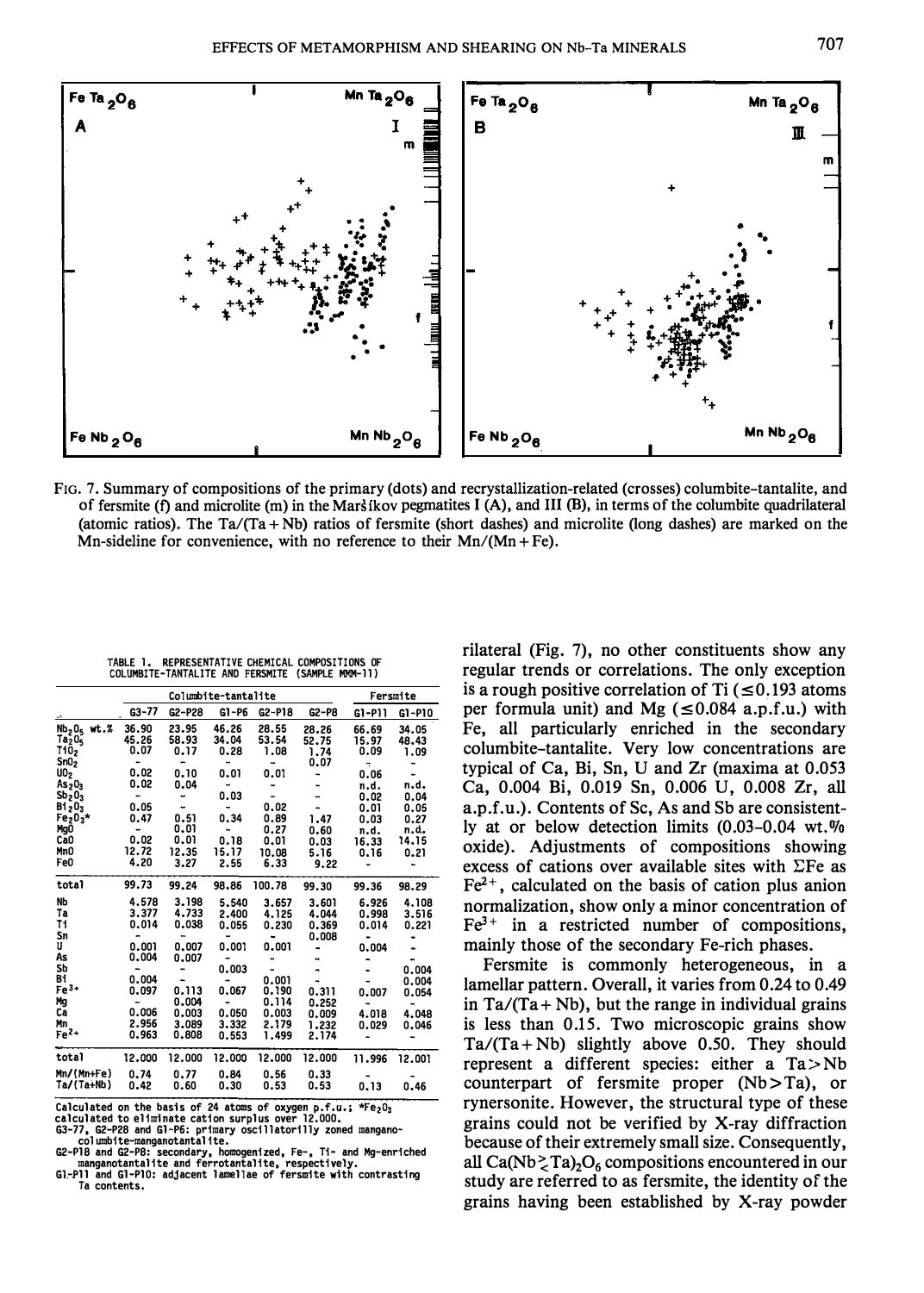diffraction in a mixture with dominant columbitetantalite.

Low Fe, Mn, Sn and Ti contents are characteristic of the Marsíkov I fersmite, the latter two elements being on average lower than in columbitetantalite. Uranium was found only rarely in minor amounts, whereas Y was not detected. Table 1 shows the typical chemistry of fersmite, and its most Nb-enriched composition. Both compositions also show a slight deviation from the ideal  $AB_2$ stoichiometry, with excess of the  $A$  cations in general, and Ca in particular. Analytical error seems to be improbable as an explanation of this deviation. Assuming full occupancy of cationic sites, (OH) substitution for 0 may balance the deficit of cation charges; fluorine was not detected.

Microlite shows a broad compositional range, from 0.68 to 0.93 in Ta/(Ta + Nb). This ratio shows extensive variations among different specimens, and locally also within individual zoned crystals. Pyrochlore is found only rarely, with  $Ta/(Ta + Nb)$ from 0.31 to 0.49, separated by a gap of 0.19 from

the compositions of microlite proper. Figure 8 shows ratios of the main  $A$  and  $B$  cations of the pyrochlore family of minerals, and Table 2 presents representative compositions.

In the  $A$  site, Ca is dominant over Na, which rarely exceeds 0.05 a.p.f.u., and may locally become undetectable. Uranium also is low, mostly less than 0.022 a.p.f.u. Compositions approaching uranmicrolite do occur, but they are extremely rare; high U is commonly accompanied by high Na. Lead is mostly below 0.005 a.p.f.u., rarely up to 0.068, and it shows no correlation with uranium. Similarly, Sn is largely less than 0.004 a.p.f.u., but occasionally increases to 0.023. Contents of Fe and Mn are typically variable, but generally they are much lower than 0.21 a.p.f.u. Concentrations at or below the detection limit characterize K, Cs, Sr, Ba, Sb and Bi; Y was not detected.

Besides Ta and Nb (and potentially, some Sn), the only other significant cation in the  $B$  site is Ti. It is generally present in concentrations below 0.048 a.p.f.u., but some grains of microlite contain as



FIG. 8. Composition of the Maršíkov I microlite (pyrochlore) in the Na-Ca-(U+Pb) (at.) triangle (A), and in the Nb-Ta-Ti (at.) diagram (B) of Hogarth (1977). Note the dominance of Ca, locally to the exclusion of Na, the generally low abundances of U, and the low content of Ti.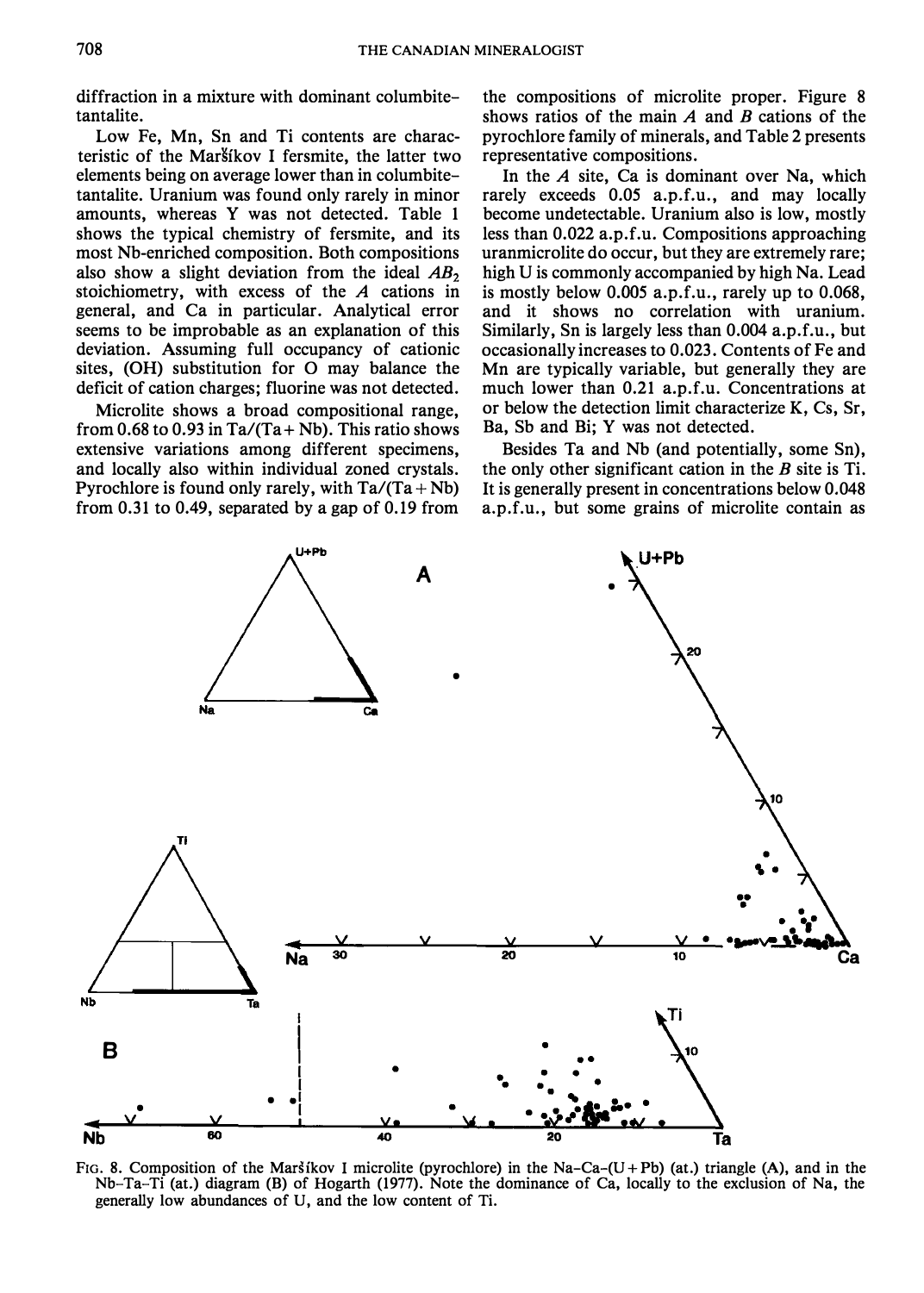TABLE 2. CHEMICAL COMPOSITION OF MICROLITE AND<br>PYROCHLORE (SAMPLE MMM-11)

|                                      | $G1 - P15$ | G3-P1     | $G2-P1$    |
|--------------------------------------|------------|-----------|------------|
|                                      |            | uranian   |            |
|                                      | microlite  | microlite | pyrochlore |
| Nb <sub>2</sub> O <sub>5</sub> wt. % | 8.24       | 5.18      | 45.92      |
| Ta <sub>2</sub> 0 <sub>5</sub>       | 64.45      | 61.42     | 33.65      |
| TiŌ,                                 | 3.64       | 2.54      | 0.97       |
| SnO <sub>2</sub>                     | 0.06       | 0.75      |            |
| UO <sub>2</sub>                      | 0.43       | 14.76     | 0.11       |
| $Sb_2 0_3$                           | 0.01       |           |            |
| B1203                                | 0.05       |           |            |
| CaŌ                                  | 17.60      | 11.58     | 16.09      |
| Ba0                                  |            |           | 0.07       |
| Mn <sub>0</sub>                      | 0.42       | 0.39      | 0.22       |
| Fe0                                  | 0.31       | 0.78      | 0.45       |
| PЬO                                  | ۰.         | 0.51      |            |
| Na <sub>2</sub> 0                    | 0.86       | 1.32      | 0.19       |
| K <sub>2</sub> 0                     | 0.02       | 0.04      | 0.01       |
| Cs <sub>2</sub> 0                    | 0.01       |           | 0.02       |
| F                                    | 1.73       | 0.37      | 0.65       |
| total                                | 97.83      | 99.64     | 98.35      |
| -0 = F                               | 0.73       | 0.16      | 0.27       |
|                                      | 97.10      | 99.48     | 98.08      |
| NЬ                                   | 0.310      | 0.222     | 1.355      |
| Ta                                   | 1.460      | 1.586     | 0.598      |
| Τi                                   | 0.228      | 0.182     | 0.047      |
| Sn                                   | 0.002      | 0.010     |            |
| U                                    | 0.008      | 0.312     | 0.010      |
| SЬ                                   |            |           |            |
| Bi                                   | 0.001      |           |            |
| Ca                                   | 1.572      | 1.178     | 1.125      |
| Ba                                   |            |           | 0.002      |
| Mn                                   | 0.030      | 0.031     | 0.012      |
| Fe                                   | 0.021      | 0.062     | 0.025      |
| PЬ                                   |            | 0.013     |            |
| Na                                   | 0.139      | 0.243     | 0.025      |
| ĸ                                    | 0.002      | 0.004     | 0.001      |
| 0                                    | 6.200      | 6.860     | 6.000      |
| OH                                   | 0.343      | 0.032     | 0.265      |
| F                                    | 0.457      | 0.110     | 0.082      |
|                                      |            |           | 0.653      |
| ΣA cat.                              | 1.775      | 1.843     | 1.200      |
| ΣB cat.                              | 2.000      | 2,000     | 2.000      |
|                                      |            |           |            |

calculated on the basis of  $\bar{x}B$  cations (Nb, Ta, Ti, Sn) = 2.

much as 0.230. Uranium-rich compositions usually show Ti in the 0.05-0.10 range. Sn also was assigned to the B site as  $Sn^{4+}$ , because its negligible contents do not permit a meaningful calculation of probable valency state(s) (cf. Ercit et al. 1987). The concentration of fluorine is commonly below 0.123 a.p.f.u., with a maximum of 0.457, i.e., fluorine populates less than 50% of the  $(F,OH, O)$  site.

The composition of pyrochlore generally conforms to the microlite pattern above (Table 2). Titanium seems to be somewhat enriched relative to most of the microlite data, and Fe plus Mn are also higher than normally encountered.

Figure 9 summarizes partitioning data on Nb and Ta in associated pairs of Nb-Ta oxide species. As established in previous studies, microlite is enriched in Ta relative to the primary columbite-tantalite. Our data also indicate that, with a few exceptions,

tantalum has a slight preference for columbite-tantalite as compared to fersmite, and microlite is consistently Ta-rich relative to the latter. It should be noted, however, that the associated pairs did not necessarily coexist at equilibrium. As noted earlier and discussed below, the timing of crystallization of fersmite and microlite is an open question, with textural evidence favoring replacement of columbite-tantalite by these two minerals, and microlite replacing fersmite. In such a case, compositional differences among the three minerals may be a function of evolution of parent fluids "contaminated" by the replaced minerals, rather than of crystal-chemical preferences among truly coexisting phases.

# Structural state

The identity of fersmite and microlitepyrochlore, indicated by chemical composition, was confirmed by X-ray powder diffraction. However, this line of study could not advance beyond a mere identification because these minerals are not separable from the host columbite-tantalite phase.

Unit-cell dimensions of columbite-tantalite were refined for samples selected to represent the primary and recrystallized material. Refinements were done using the FIX program for reduction of systematic error in positional data of X-ray powder-diffraction maxima to  $\pm$  0.01°2 $\theta$  (Ercit 1986), and the CELREF least-squares program of Appleman & Evans (1973) for treatment of data obtained on the Philips PW1710 automated powder diffractometer at 0.60°20/min, with graphitemonochromatized CuK $\alpha$  radiation at 40 kV and 40 mA. Annealed CaF<sub>2</sub> [a 5.46379(4)  $\AA$ ] calibrated against a NBS silicon reference (batch 640; a 5.430825 A) was used as an internal standard.

The unit-cell dimensions derived in the above manner cannot be correlated with individual compositions established by microprobe technique (such as those in Tables 1 and 2), as they were obtained on compositionally heterogeneous mixtures. However, they can be taken as representative averages of the main phases constituting individual grains. It is thus significant that samples consisting dominantly of primary zoned crystals show intermediate levels of disorder, whereas those that are largely recrystallized are more highly ordered (Fig. 10).

### Textural and compositional trends

The summary of compositional data shown in Figures 7A and 7B indicates gross shifts in chemistry from primary to secondary columbitetantalite. However, the specific nature of the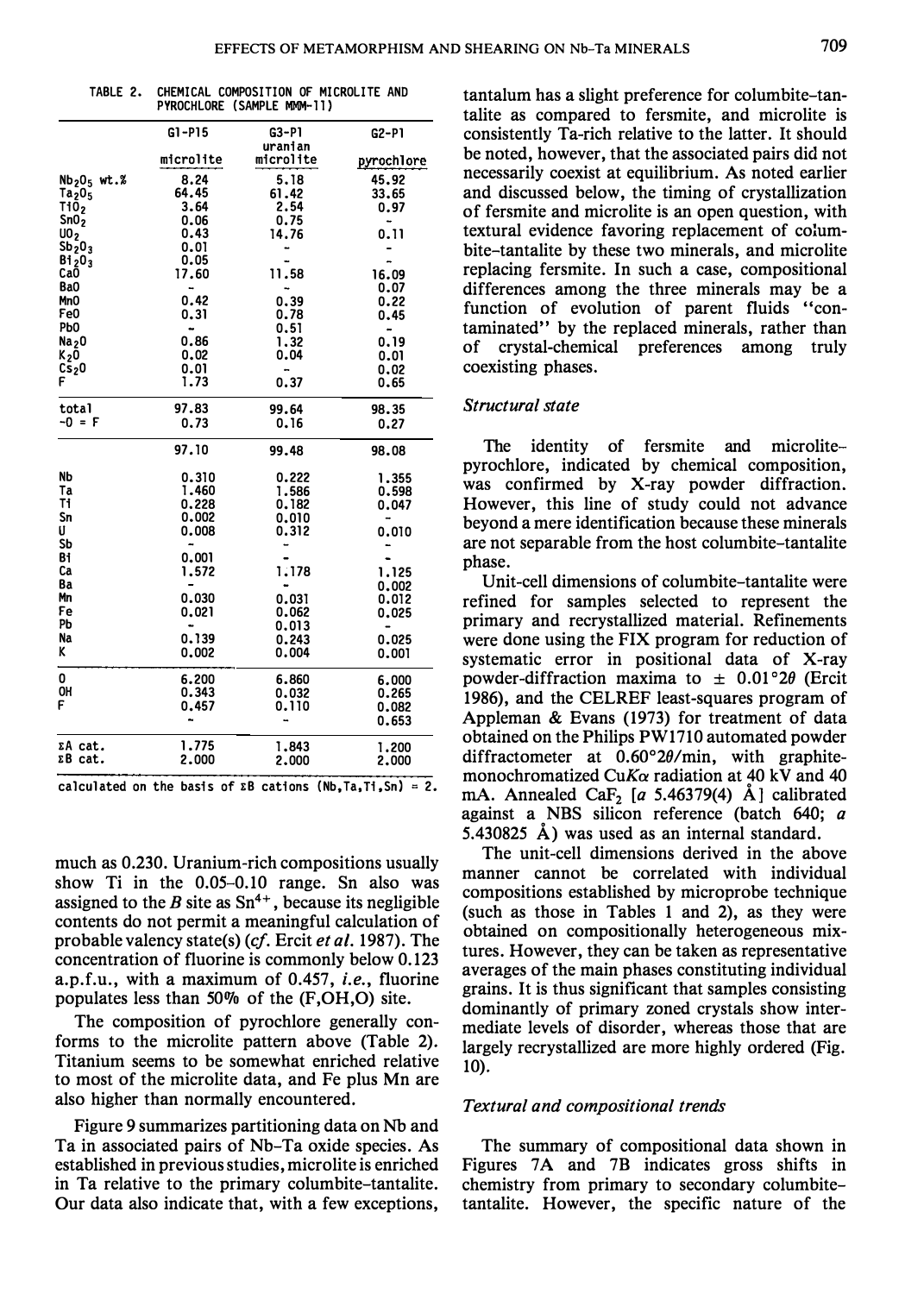

FIG. 9. The Ta/(Ta + Nb) ratio of associated (but not necessarily coexisting) columbite-tantalite + microlite, columbite-tantalite + fersmite, and fersmite + microlite.

changes is concealed in these compilations because of significant variations among the primary phases of different grains. The consequent spread of secondary compositions inevitably dilutes any trend due to recrystallization, systematic as it may be in relation to the individual primary chemistries.



FIG. 10. Structural state of columbite-tantalite from the Maršíkov pegmatites I (solid error bars) and III (dotted error bars) in the  $a - c$  diagram of Cerny & Turnock (1971), as modified by Wise et al. (1985). The dotted band marks the approximate boundary between the largely secondary, relatively ordered phases and the primary crystals with intermediate disorder.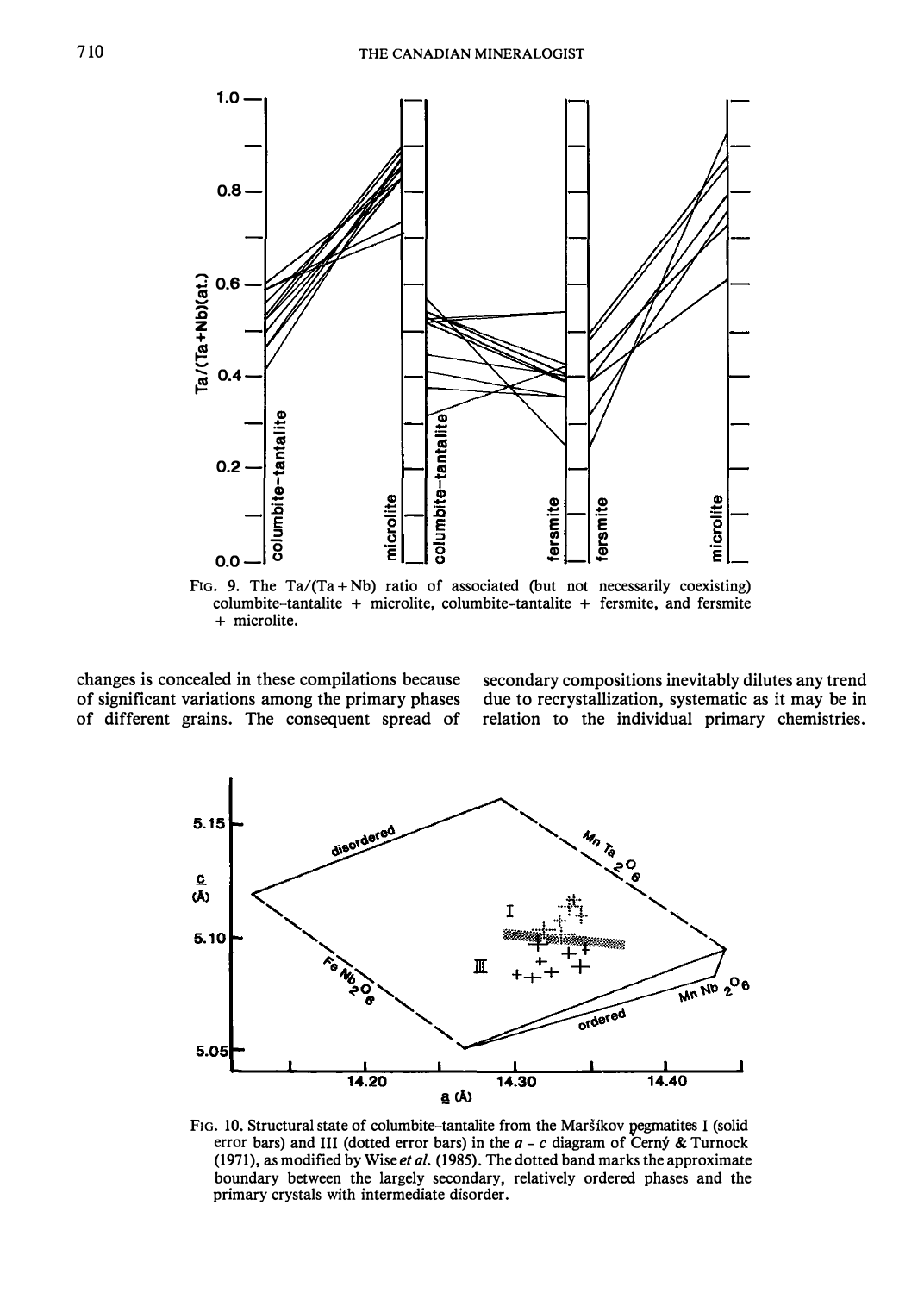

FIG. 11. Compositional evolution of Nb-Ta oxide minerals in the Marstkov I pegmatite, in terms of Ta/(Ta+Nb) versus Mn/(Mn+Fe) (at.). Fersmite (f) and microlite (pyrochlore) (m) are marked on the Ta/(Ta+Nb) sideline for convenience, without any reference to their actual  $Mn/(Mn + Fe)$  ratio. Dots: primary oscillatory-zoned columbite-tantalite; circles: secondary early, heterogeneous, "bird's-eye" or granular columbite-tantalite; crosses: secondary late, homogeneous columbite-tantalite; triangles: homogeneous slabs of columbite associated with fersmite; inverted triangle: columbite rimming microlite. A. Enrichment of recrystallized columbite-tantalite in Fe, within the primary range of Ta/(Ta + Nb); sample MM-120, cf. Fig. 5A. B. Extensive enrichment in Fe during recrystallization of columbite-tantalite, with considerable homogenization of  $Ta/(Ta + Nb)$ , and  $Ta$ -poor manganocolumbite associated with fersmite; sample MMM-11, cf. Fig. 5B. C. Broadening of range in Ta/(Ta + Nb) and enrichment in Fe in early stages of recrystallization; sample MM-27, cf. Fig. 5C. D. Gradual decrease in range of both  $Ta/(Ta+Nb)$  and  $Mn/(Mn+Fe)$  values in early and late secondary columbite-tantalite, and Ta-poor, Fe-rich manganocolumbite rimming microlite; sample MM-9, cf. Fig. 5D.

Similarly, the compositional summaries in Figures 7 A and 7B conceal the specific relationships among columbite-tantalite, fersmite and microlitepyrochlore in individual aggregates of these

minerals. To understand the characteristic features of compositional relations among these three phases, and of the compositional shifts associated with recrystallization of columbite-tantalite, in-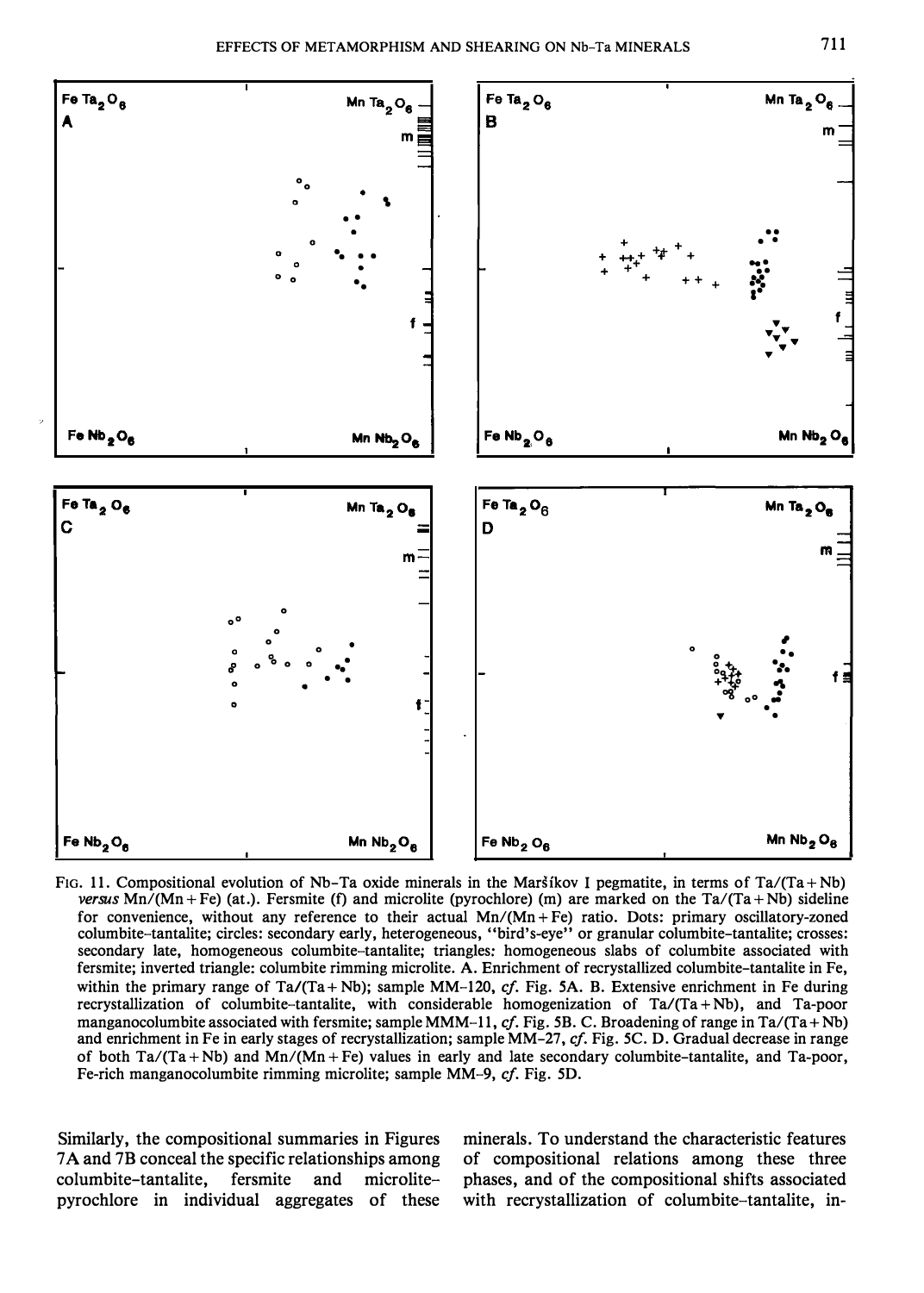

FIG. 12. Compositional evolution of Nb-Ta oxide minerals in the Marstkov III pegmatite, in terms of Ta/(Ta + Nb) versus Mn/(Mn + Fe) (at.). Fersmite (f) and microlite (m) are marked on the Ta/Ta + Nb) sideline for convenience, disregarding their actual Mn/(Mn + Fe) ratio. Symbols as in Figure 11; inverted open triangle: late Fe-rich, Ta-poor manganocolumbite associated with cross-cutting silicate veinlets. A. Gradual homogenization of  $Ta/(Ta + Nb)$ during recrystallization of primary columbite-tantalite at constant Mn/(Mn + Fe); sample MM-8, cf. Fig. 12A. B. Gradual homogenization of  $Ta/(Ta + Nb)$  in recrystallized columbite, combined with enrichment in Fe; sample MM-48, cf. Fig. 12B. C. Extension of the range in  $Ta/(Ta + Nb)$  in early recrystallization of columbite-tantalite, coupled with enrichment in Fe, and followed by homogenization of  $Ta/(Ta + Nb)$  at near constant Mn/(Mn + Fe); sample MM-28, cf. Fig. 12C. D. Heterogeneous recrystallization of manganocolumbite combined with enrichment in Fe, and followed by cross-cutting veinlets of silicate rimmed by late Pe-rich, Ta-poor manganocolumbite; sample MM-31, cf. Fig. 6D.

dividual assemblages such as those shown in Figures 5 and 6 must be examined separately. Figures 11 and 12 illustrate compositional and evolutionary details of the mineral assem-

blages shown in the above-mentioned back-scattered electron images and, in some cases, also the broader relationships within the surrounding material.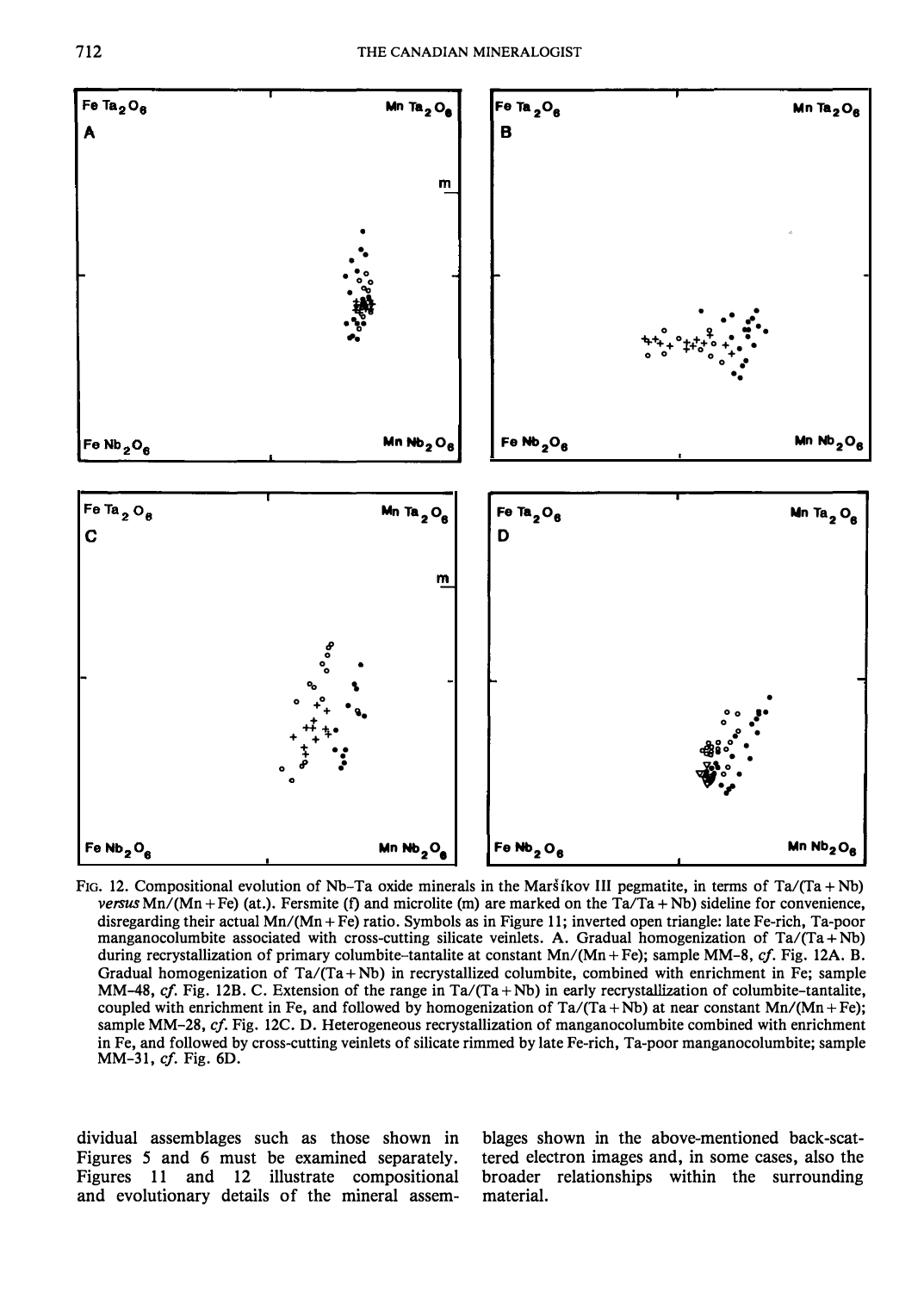With the exception of sample MM-48 (Figs. 6B, 12B), oscillatory zoning of primary columbite-tantalite shows extensive variation in Ta/(Ta + Mn) ( $\Delta$ up to 0.30), but a more restricted range in  $Mn/(Mn + Fe)$  ( $\Delta$  from 0.06 to 0.14). This observation explains the subvertical arrays of primary compositions observed in Figure 7, particularly in its part B: trends of primary fractionation within individual pegmatites largely consist of laterally stacked and vertically shifted arrays representative of individual crystals or their local aggregates, rather than of continuous sequences of overlapping compositional ranges.

Despite the moderate slope of tie lines connecting associated pairs of columbite-tantalite and fersmite (Fig. 9B), the bulk range of fersmite chemistry is in most cases very distinctly Ta-poor relative to primary columbite (Figs. 11A, B, C). However, structurally controlled streaks of nearly homogeneous manganocolumbite associated with fersmite in sample MMM-11 (Figs. 5B, 11B) and primary columbite-tantalite of sample MM-9 (Figs. 5D, 11D) have about the same bulk  $Ta/(Ta + Nb)$  as the associated fersmite.

In contrast, compositions of microlite are in almost all cases considerably enriched in Ta relative to columbite-tantalite. The only exception is the sample MMM-11 (Figs. 5B, 11B), which is the only one with pyrochlore compositions that extend the  $Ta/(Ta+Mn)$  range of microlite-type minerals well into that of fersmite, and below the range of primary columbite-tantalite.

Secondary recrystallization of columbite-tantalite shows two dominant features: homogenization in terms of  $Ta/(Ta + Nb)$  (Figs. 11B, D; 12A, B, D), and enrichment in Fe, Mg and Ti, coupled with considerable extension of the overall  $Mn/(Mn + Fe)$  range (Figs. 11, 12A, B, C). Notable exceptions from the general tendency toward more uniform  $Ta/(Ta + Nb)$  ratios (e.g., Figs. 11A, C, 12C) are found mainly (although not exclusively) in the Marstkov I pegmatite. In these cases, the overall  $Ta/(Ta + Nb)$  range of the recrystallized mineral may significantly exceed that of the primary zoned phase, with lower minimum and higher maximum values. Exceptions from enrichment in Fe are rare (cf. Fig. 12A).

Recrystallization of columbite-tantalite is a gradual, possibly multistage process. Initially, a patchy "bird's-eye" texture develops with a concentric oscillatory zoning of its own (Figs. 6A, B, 12A, B). In other cases, a random aggregate of irregular, ragged grains is formed; individual grains are virtually homogeneous internally but highly variable from one to the other, with ambiguous textural relationships (Figs. 6C, 12C). The granular and "bird's-eye" aggregates pass in later stages into columbite-tantalite that is close to being

homogeneous, at least in terms of  $Ta/(Ta + Nb)$ (Figs. 6A, B, 12A, B, C).

As to the  $Mn/(Mn + Fe)$  ratio, no clearcut relationship is observed between the level of enrichment in Fe (plus Mg, Ti) and the degree of homogenization of  $Ta/(Ta + Nb)$ . The shift toward high contents of Fe is close to being uniform at all stages of recrystallization. The apparent (and rare) exceptions, such as that shown in Figure 12D, seem to result from insufficient analytical sampling rather than actual differences in ranges of  $Mn/(Mn + Fe)$ . The extent of Fe enrichment must be emphasized: the secondary columbite-tantalite ranges to values of  $Mn/(Mn + Fe)$  that are lower by as much as 0.40 than the Fe-rich side of the primary clusters of data (Fig. 11B), and differences in the range of 0.15 to 0.20 are common (Figs. 1 1A, C, D, 12B, C).

#### **DISCUSSION**

### Premetamorphic state of the Marstkov pegmatites I and III

Available data indicate that prior to metamorphism, the two pegmatite bodies examined were very similar in overall geochemistry and mineralogy. This inference is supported by the bulk composition of the dikes, the minor- and trace-element contents of rock-forming silicates, the bulk composition of the garnet, and the scarcity of K-feldspar.

Primary columbite-tantalite shows essentially the same compositional range in both pegmatites, with a slight shift toward a higher degree of fractionation in dike I. Fersmite and microlite  $( + )$ pyrochlore) are distinctly more abundant in dike I at present, but the scarcity of these minerals in dike III is not necessarily representative of their abundance prior to metamorphism. The relict nature of these phases in dike III suggests that they could have been much more widespread (although not necessarily as much as in dike I), but were largely obliterated by metamorphic processes.

Thus we can conclude that the two pegmatite bodies were closely analogous before the onset of metamorphism, in terms of mineral assemblages and mineral chemistries, although abundances of individual minerals could have been somewhat different.

# Effects of metamorphism on the Nb-Ta oxide minerals

Four phenomena observed in the preceding sections should be considered to interpret metamorphism as a factor modifying the assemblage and individual constitutions of Nb-Ta oxide minerals: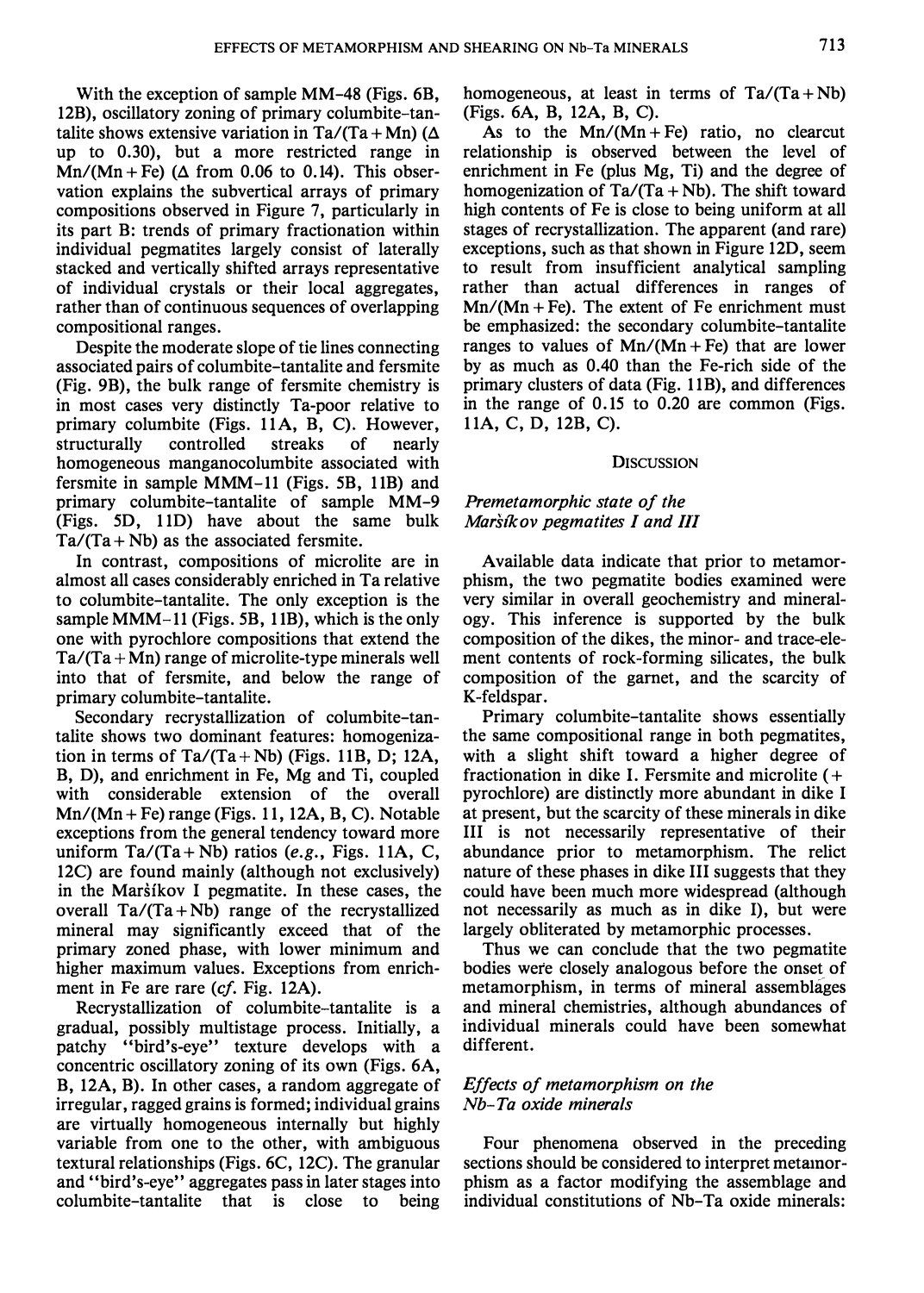initial premetamorphic state of these phases, reconstitution of columbite-tantalite, destruction of fersmite and microlite, and changes in structural state of columbite-tantalite.

(i) The oscillatory zoning of the primary columbite-tantalite crystals and their considerably disordered structure represent a state of high free energy, even at the late-magmatic stage of their crystallization. The discrepancy between their free energy and the equilibrium state increased after consolidation and cooling of the pegmatite hosts. Thus it is not surprising that columbite-tantalite was subject to extensive reconstitution during metamorphism, with the whole mineral assemblage being modified. Prograde metamorphic conditions supplied the activation energy (P, T, shearing) and generated at least a modest flow of fluid (dehydration reactions, influx of fluids from country rocks), which promoted adjustment of the Nb-Ta oxide minerals.

(ii) Columbite-tantalite underwent gradual recrystallization concomitant with homogenization of the  $Ta/(Ta+Nb)$  ratio, and moderate to considerable enrichment in Fe, with some increase in Mg and Ti.

Recrystallization progressed essentially through two stages. "Bird's-eye" structures developed initially, as ellipsoidal to angular patches with concentric oscillatory zoning, or random aggregates of anhedral ragged grains with widely different compositions. Both textural types cover the same range of  $Ta/(Ta + Nb)$ , commonly about the same as shown by the primary mineral, or somewhat smaller. In later stages, columbite-tantalite became homogenized, with rare relics of the "bird's-eve" or granular texture. The reasons for the textural differences at the early stage of recrystallization are not known; the mechanism generating oscillatory zoning is rather obscure, even in primary crystals (cf. Lahti 1987). It should be noted, however, that the initial compositionally heterogeneous product of recrystallization is typical mainly of the Marsikov I pegmatite, whereas the advanced homogenization is observed predominantly at the Marstkov III locality. Thus the increasing intensity of metamorphic effects seems to have promoted increasing degrees of Nb-Ta redistribution.

It must be stressed that the above homogenization in the distribution of Nb and Ta proceeds at a very local scale, within individual mm-sized crystals and their small aggregates. We have no reason to suspect long-range migration of these elements between grains of Nb-Ta oxide minerals that are commonly separated by decimeters to meters of silicate host-rock.

Enrichment in Fe, Mg and Ti proceeded simultaneously with the above recrystallization and homogenization of the content of Nb and Ta. In

contrast to the internal and extremely local redistribution of Nb and Ta, these three elements had to be introduced from the country-rock hornblende gneiss. Novák (1988) reached the same conclusion about the origin of the Fe-rich outermost zone of garnet crystals from the pegmatites examined; the  $Mn/(Mn + Fe)$  in the rim is lower by as much as 0.50 relative to the interior. The only possible exception to the external provenance is Ti, which could be in part contributed by the breakdown of microlite. There does not seem to be any significant difference in the  $Mn/(Mn + Fe)$ , Mg or Ti ranges at the two stages of redistribution of Nb and Ta. Consequently, pervasive flow of pore fluids from the metamorphic suite through the pegmatites had to have taken place already in the early stages of metamorphism.

(iii) Fersmite and microlite are largely intact in dike I, but they decomposed during the advanced, shear-accentuated metamorphism of dike III. Mechanical instability and a gradient in chemical potentials of Ca and F between the affected minerals and the intergranular fluid may be among the factors destabilizing them. The high friability of microlite is well known from ore beneficiation, and the behavior of fersmite seems to be close to that of microlite in this respect.

The Nb, Ta and Ti liberated during the breakdown of fersmite and microlite were probably coupled with some of the Fe and Mg (plus Ti) introduced from country rocks, and incorporated into the reconstituted columbite-tantalite. It is significant in this respect that in some cases the range of  $Ta/(Ta + Nb)$  of the heterogeneous products of initial recrystallization is larger than that of the primary crystals (e.g., Figs. 11C, 12C). The presence of microlite, yielding Ta dominant over Nb locally, and fersmite, contributing Nb dominant over Ta, could have initially expanded the primary  $Ta/(Ta + Nb)$  span to higher and lower values, respectively, in a process that otherwise reduces the range encountered in primary columbite-tantalite.

(iv) In natural columbite-tantalite, the degree of structural order is highly variable, and depends on several factors, such as bulk composition and heterovalent substitutions (e.g., Cerný et al. 1984, Cerný & Ercit 1985, 1989). Well-defined ranges of structural order are commonly characteristic of regional populations of granitic pegmatites, or of specific units within complex pegmatites  $(e, z)$ , Cerný & Ercit 1985, Ercit 1986). The metastable persistence of intermediate to disordered structural states in columbite-tantalite is well known from experimental work, particularly at medium to low temperatures (e.g., Komkov & Dubik 1974). High-temperature treatment is required to achieve ordering of columbite-tantalite within reasonable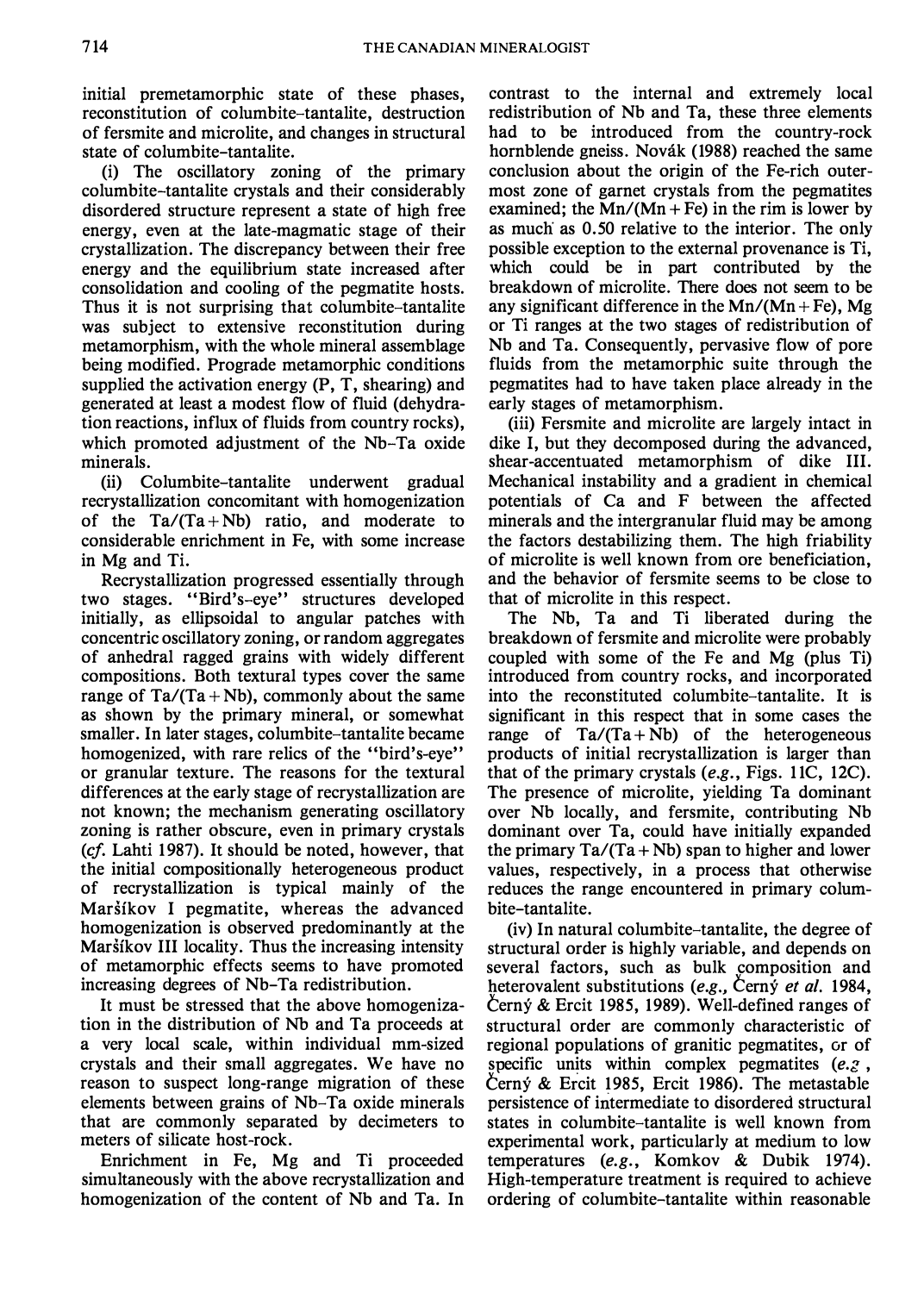time (e.g.,  $1000^{\circ}$ C/16 hrs; Černý & Turnock 1971, Wise et al. 1985).

In view of the above, the intermediate structural state typical of primary columbite-tantalite from the Marsikov pegmatites is not surprising, as it seems to be the rule rather than exception among natural members of this group of minerals  $\acute{C}$ ern $\acute{y}$ & Ercit 1985, 1989). It is also understandable that metamorphism of the Marsikov columbite-tantalite promoted substantial ordering. The long duration of metamorphic temperatures above  $\sim 500^{\circ}$ C, combined with compositional reconstitution of primary columbite-tantalite, resulted in a distinctly more ordered secondary phase.

#### **SUMMARY**

The  $(Be, Nb, Ta)$ -bearing  $Ab + Qt + Ms$ pegmatites at Marstkov contain a primary assemblage of oscillatory-zoned columbite-tantalite (dominantly manganocolumbite), veined by fersmite (with a few compositions having Ta > Nb) and microlite (rarely also pyrochlore). Sillimanite-grade metamorphism of the pegmatites strongly affected these primary phases (Fig. 13). Although no sharp boundaries can be defined that would separate the sequence of events, it seems probable that different effects can be correlated

with each of the two stages of prograde regional metamorphism.

During the first stage, under relatively static conditions, initial reconstitution of columbite-tantalite generated a "bird's-eye" structure and granular aggregates with highly variable  $Ta/(Ta + Nb)$ . Considerable enrichment in Fe and some increase in Mg and Ti proceeded simultaneously. Whereas redistribution of Nb, Ta and Ti was an internal process, the Fe, Mg (and some Ti) were introduced by fluids mobilized from host rocks. Fersmite and microlite largely survived this first metamorphic stage. However, initial breakdown of these two minerals probably contributed to the extensive range of  $Ta/(Ta + Nb)$  values in some aggregates of secondary columbite-tantalite; extreme compositions exceed both the minimum and maximum values of their primary precursors.

The second metamorphic stage, marked by extensive shearing, resulted in a thorough homogenization of  $Ta/(Ta + Nb)$  in secondary columbite-tantalite, although the ranges of  $Mn/(Mn + Fe)$ , Mg and Ti remained at the previous levels. Oscillatory zoning and other growth-related features of the primary columbite-tantalite were locally entirely erased. Fersmite and microlite were almost completely obliterated.

Changes in the structural state of columbite-tantalite could not be tracked down in much detail.



FIG. 13 . Schematic three-stage evolutionary trends of columbite-tantalite in Marsikov pegmatites I and III. A. Gradual homogenization of Ta/(Ta + Nb) with no substantial change in  $Mn/(Mn + Fe)$  (rather exceptional). B. Same, with enrichment in Fe(Mn, Ti) in early stages (most common). C. Same, combined with expansion of the Ta/(Ta + Nb) range in early stages by breakdown of microlite and fersmite (common). (i) Primary oscillatory-zoned columbite-tantalite, (ii) secondary "bird's-eye" or granular heterogeneous assemblage, (iii) secondary phase with homogenized  $Ta/(Ta + Nb)$ .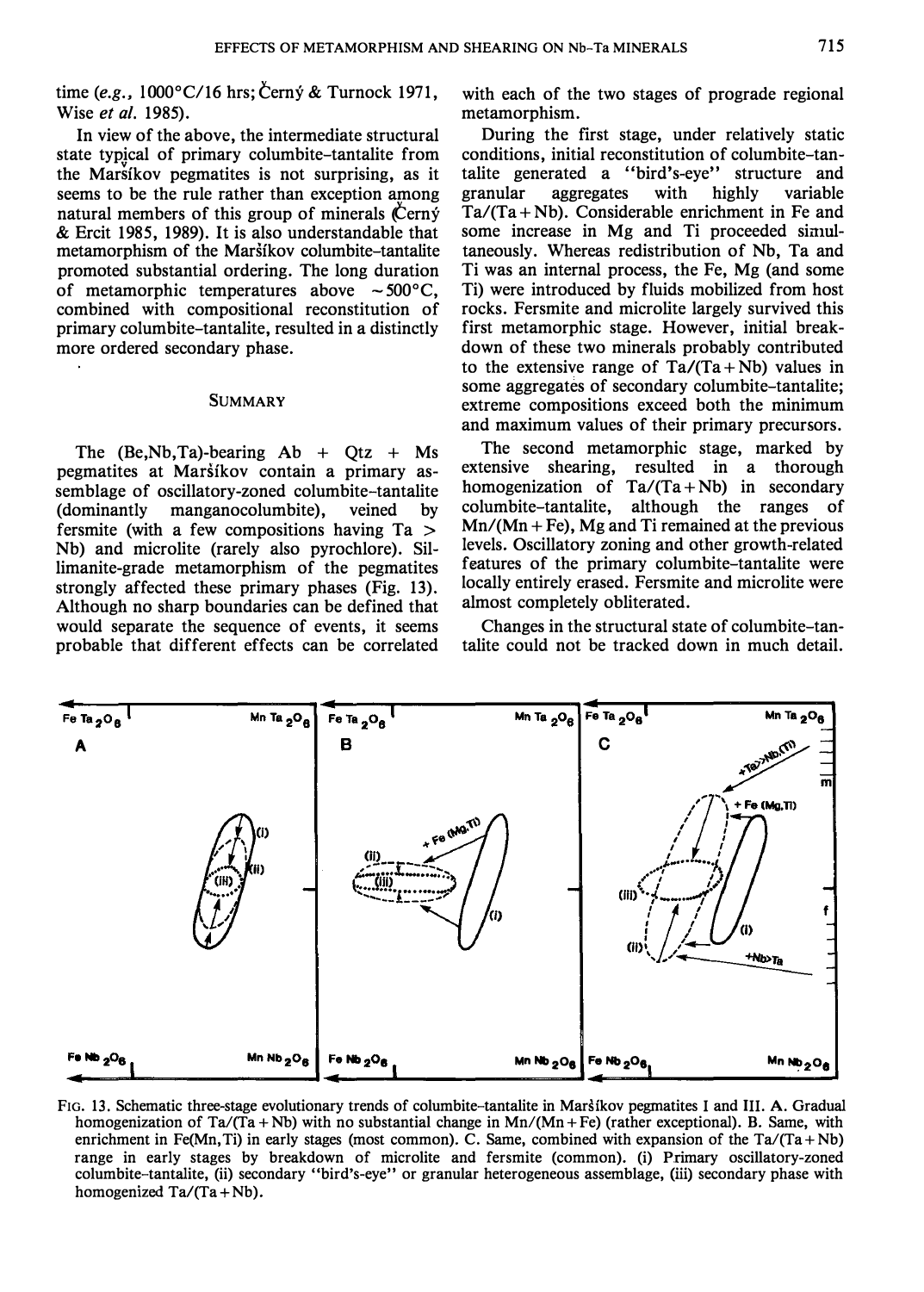However, there is no doubt about a general increase in degree of structural order, promoted during metamorphism and compositional reconstitution of the mineral.

In conclusion, the conspicuous difference between "autometasomatic" alteration of columbitetantalite and the metamorphic effects at Maršíkov should be pointed out. The late-magmatic to subsolidus processes of pegmatite consolidation invariably lead to diversification of the mineralogy of Nb and Ta, introducing a multitude of additional cations and OH, F into its composition. Overgrowths, veining and replacements of columbite-tantalite by (Nb-Ta)-bearing minerals with Na, Ca, Sb, Bi, Pb, Sn, Al or Cs are commonplace (e.g., Ercit 1986, Černý et al. 1986, Voloshin & Pakhomovskyi 1988, Černý & Ercit 1989). In contrast, the metamorphic effects described here destabilize the (Na,Ca,F,OH)-bearing minerals, reduce the primary magmatic assemblage of (Nb-Ta)-bearing phases to columbite-tantalite alone, and homogenize the composition of this mineral. This contrast is illustrative of the differences between the parent environments: disequilibrium conditions of relatively rapid crystallization of pegmatite (and metastable survival of most of the resulting mineral assemblages) on one hand, and long-lasting metamorphic processes promoting equilibration on the other.

The present study of the Marstkov pegmatites is the first to explore the influence of regional metamorphism on Nb-Ta oxide minerals. Consequently, there are no other cases available for comparison, and no generalizations can be offered on the basis of a single locality. We can only state that regional metamorphism does affect the minerals of Nb and Ta, and very profoundly so. This is in considerable contrast to the brittle and chemically unreactive behavior of these phases in an environment of mylonitization, even under conditions that promote recrystallization of quartz and some silicates (unpubl. data of  $PC$ ). Any other locality that may provide further insight into the metamorphic reactions of Nb-Ta oxide minerals is well worth a thorough examination.

### ACKNOWLEDGEMENTS

The authors acknowledge the financial and logistical support from the Moravian Museum during the field studies (MN), and the NSERC Operating and Major Installation Grants that funded the laboratory work (PC). Ing. A. Kasparek made specimen MM--48 available for our study, and Mr. N. Ball provided extensive help with the X-ray-diffraction study. The manuscript was much improved thanks to constructive comments of T. S. Breit, B.B. Foord and R.F. Martin.

#### **REFERENCES**

- ANDERSON, A.J. (1984): Geochemistry, Mineralogy and Petrology of the Cross Lake Pegmatite Field, Manitoba. M.Sc. thesis, Univ. Manitoba, Winnipeg, Manitoba.
- APPLEMAN, D.E. & EVANS, H.T., JR. (1973): Job 9214: indexing and least-squares refinement of powder diffraction data. U.S. Geol. Surv., Comp. Contr. 20 (NTIS Doc. PB2-16188).
- BARTON, M.D. (1986): Phase equilibria and thermodynamic properties of minerals in the BeO-Al<sub>2</sub>O<sub>2</sub>- $SiO<sub>2</sub>-H<sub>2</sub>O$  (BASH) system, with petrologic applications. Am. Mineral. 71, 277-300.
- ČERNÝ, P. (1982): Petrogenesis of granitic pegmatites. In Granitic Pegmatites in Sciences and industry (P. Cerny ed.) Mineral. Assoc. Can., Short-Course Handbook 8, 405-461.
- \_\_ (1990): Distribution, affiliation and derivation of rare-element granitic pegmatites in the Canadian Shield. Geol. Rundschau 79, 183-226.
- \_\_ (1991): Fertile granites of Precambrian rare-element pegmatite fields: is geochemistry controlled by tectonic setting or source lithologies? Precambr. Res. 51, 429-468.
- CHAPMAN, R., CHACKOWSKY, L.E. & ERCIT, T.S. (1989): A ferrotantalite-ferrotapiolite intergrowth from Spittal a.d. Drau, Carinthia, Austria. Mineral. Petrol. 41, 53-63.
- \_\_ & ERcrr, T.S. (1985): Some recent advances in the mineralogy and geochemistry of Nb and Ta in rare-element granitic pegmatites. Bull. Minéral. 108, 499-532.
- $\&$  \_\_\_\_\_\_\_\_ (1989): Mineralogy of niobium and tantalum: crystal chemical relationships, paragenetic aspects and their economic implications. In Lanthanides, Tantalum and Niobium (P. Möller, P. Cerný & F. Saupe, eds.). Springer-Verlag, New York (27-79).
- \_\_ , \_\_ & WISE, M.A. (1984): Compositional and structural variability in columbite-tantalite and tapiolite. Geol. Soc. Am., Abstr. Programs 16, 466.
- \_\_ , GOAD, B.E., HAWTHORNE, F.C. & CHAPMAN, R. (1986): Fractionation trends of the Nb- and Ta-bearing oxide minerals in the Greer Lake pegmatitic granite and its pegmatite aureole, southeastern Manitoba. Am. Mineral. 71, 501-517.
- \_\_ & TURNOCK, A.C. (1971): Niobium-tantalum minerals from granitic pegmatites at Greer Lake, southeastern Manitoba. Can. Mineral. 10, 755-772.
- CHACKOWSKY, L.E. (1987): Mineralogy, Geochemistry and Petrology of Pegmatitic Granites and Pegmatites at Red Sucker Lake and Gods Lake, Northeastern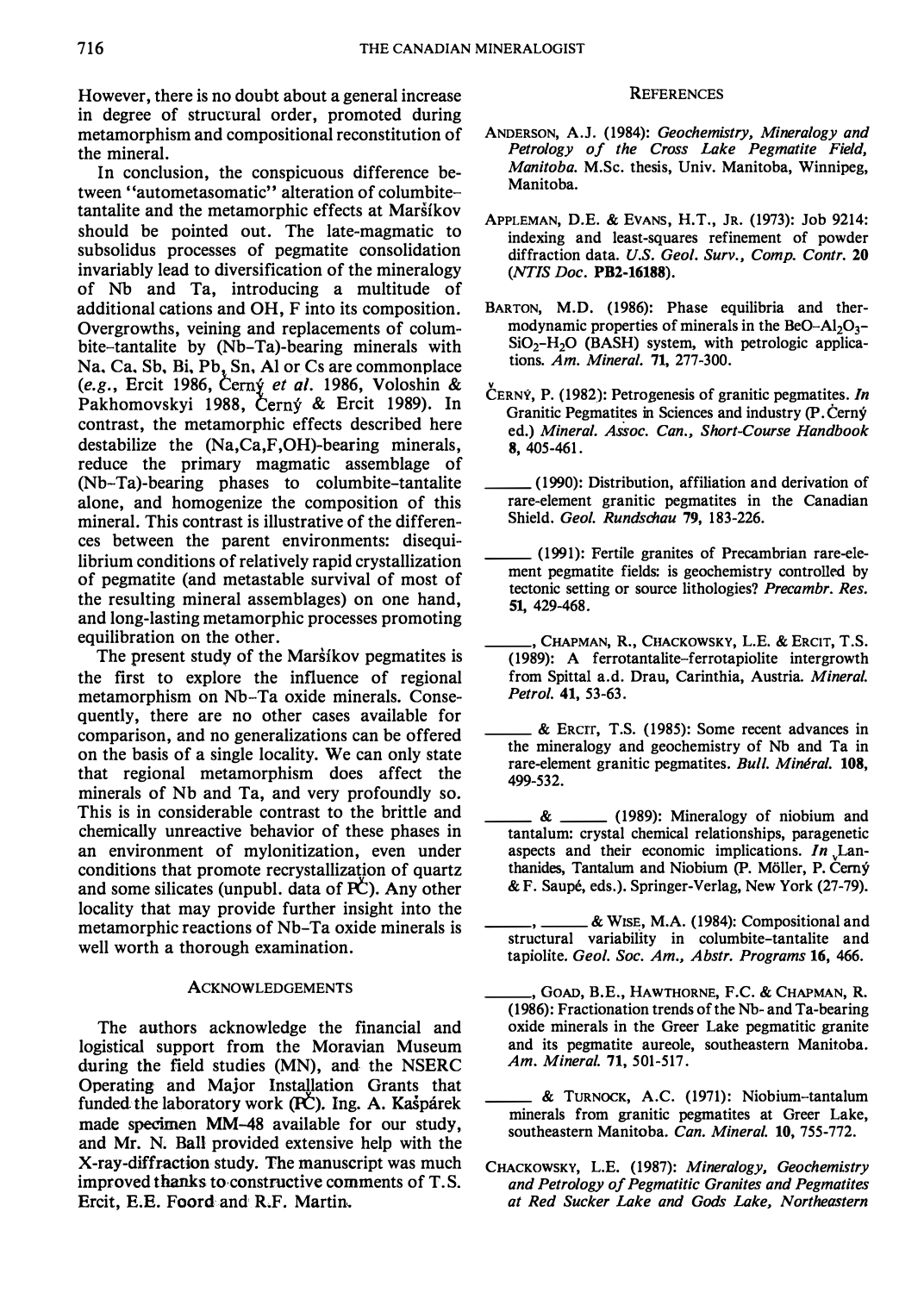Manitoba. M.Sc. thesis, Univ. Manitoba, Winnipeg, Manitoba.

- CHATTERJEE, N.D. & JOHANNES, W. (1974): Thermal stability and standard thermodynamic properties of synthetic  $2M_1$  muscovite, KAl<sub>2</sub>AlSi<sub>3</sub>O<sub>10</sub>(OH)<sub>2</sub>. Contrib. Mineral. Petrol. 48, 89-114.
- DosTAL, J. (1964): Geological and Petrographic Study of the Marsikov Area - Mineralogical Study of Actinolite from Sobotin. M.Sc. thesis, Faculty of Sci., Charies Univ., Prague (in Czech).

\_\_ (1966): Mineralogische und Petrographische Verhältnisse von Chrysoberyl-Sillimanit-Pegmatit von Marsikov, Acta Univ. Carolinae - Geol. 4, 271-287.

- EBY, R. (1986): A Structural and Petrofabric Study of Sheared Pegmatite Dikes, Red Cross Lake, Manitoba. Ph.D. thesis, Univ. Manitoba, Winnipeg, Manitoba.
- ERCIT, T.S. (1986): The Simpsonite Paragenesis. The Crystal Chemistry and Geochemistry of Extreme Ta Fractionation. Ph.D. thesis, Univ. Manitoba, Winnipeg, Manitoba.
- , CERNÝ, P. & SIIVOLA, J. (1987): The composition of stannomicrolite. Neues Jahrb. Mineral., Monatsh., 249-252.
- FRANZ, G. & MORTEANI, G. (1984): The formation of chrysoberyl in metamorphosed pegmatites. J. Petrol. 25, 27-52.
- GINZBOURG, A.I. (1960): Specific geochemical features of the pegmatitic process. Int. Geol. Congress, 21st (Norden) 17, 111-121.
	- , TIMOFEYEV, I.N. & FELDMAN, L.G. (1979): Principles of Geology of the Granitic Pegmatites. Nedra, Moscow (in Russ.).
- GÖD, R. (1989): The spodumene deposit at "Weinebene", Koralpe, Austria. Miner. Deposita 24, 270-278.
- GREW, E.S. (1981): Surinamite, taafeite and beryllian sapphirine from pegmatites in granulite-facies rocks of Casey Bay, Enderby Land, Antarctica. Am. Mineral. 66, 1022-1033.
- GRIP, E. (1940): A lithium pegmatite on Kluntarna in the archipelago of Pitea. Geol. Fören. Stockholm Förh. 62, 380-390.
- HOGARTH, D.D. (1977): Classification and nomenclature of the pyrochlore group. Am. Mineral. 62, 403-410.
- HRUSCHKA, W. (1824): Vorkommen und Kristallisation einiger mährischen Fossilien. I. Chrysoberyll. Mitt. der Mähr.-Schles. Gesellschaft 52, 413-415.
- KOMKOV, A.I. & DUBIK, O.Yu. (1974): Experimental examination of polymorphic and isomorphic relation-

ships in the system  $FeNb<sub>2</sub>O<sub>6</sub>-FeTa<sub>2</sub>O<sub>6</sub>-MnTa<sub>2</sub>O<sub>6</sub>-  
ManNb<sub>2</sub>O<sub>6</sub>$ . *In* Kristallokhimiya: Strukturnaya In Kristallokhimiya: Strukturnaya Mineralogiya (V .A. Frank-Kamenetskyi, ed.). Nauka, Leningrad (82-93; in Russ.).

- LAHTI, S.I. (1987): Zoning in columbite-tantalite crystals from the granitic pegmatites of the Eräjärvi area, southern Finland. Geochim. Cosmochim. Acta 51, 509-517.
- LUSTER, G.R. (1977): Lithologic Variability of the Kings Mountain Pegmatite, North Carolina. M.Sc. thesis, Pennsylvania State Univ., University Park, Pennsylvania.
- <sup>N</sup>EMEC, D. (1989): Lithium aluminosilicates in pegmatites affected by stress. Chern. Erde 49, 167-172.
- NovÁK, M. (1988): Garnets from pegmatites of the Hrubý Jesem'k Mts. (northern Moravia, Czechoslovakia). Acta Mus. Moraviae, Sci. Nat. 73, 3-28 (in Czech).
- POUCHOU, J.L. & PICHOIR, F. (1985): "PAP" procedure for improved quantitative microanalysis. Microbeam Anal. 20, 104-105.
- RENE, M. (1983): Geochemistry and petrology of metapelites in the envelope of the core of the Desna dome in northern Moravia. Cas. pro Mineral. a Geol. 28, 277-286 (in Czech).
- ROBIE, R.A. & HEMINGWAY, B.S. (1984): Entropies of kyanite, andalusite and sillimanite: additional constraints on the pressure and temperature of the Al<sub>2</sub>SiO<sub>5</sub> triple point. Am. Mineral.  $69$ , 298-306.
- ROSSOVSKIY, L.N. (1974): Regular orientation of minerals as an indicator of the conditions of formation of rare-metal pegmatites. Zap. Vses. Mineral. Obshchest. 103(1), 44-51 (in Russ.).
- \_\_ & BoVIN, Yu.P . (1971): Formation of rare-metal pegmatites under conditions of high lateral pressure. Geol. i Geof. Moscow 5, 1322-1327 (in Russ.).
- \_\_ , CHMYREV, V.M. & SALAKH, A.S. (1976): Genetic relationship of aphanitic spodumene dikes to lithiumpegmatite veins. Dokl. Acad. Sci. USSR, Earth-Sci. Sect. 226, 170-172.
- \_\_ & KoNOVALENKO, S.I. (1979): Features of the formation of the rare-metal pegmatites under conditions of compression and tension (as exemplified by the Hindu Kush region). Int. Geol. Rev. 21, 755-764.
- SHMAKIN, B.M. (1976): Muscovite and Rare-Metal Muscovite Pegmatites. Nauka, Novosibirsk (in Russ.).
- SIMPSON, M.G. (1977): Structural Analysis of the Kings Mountain Belt, Kings Mountain, North Carolina. M.Sc. thesis, Univ. South Carolina, Columbia, South Carolina.